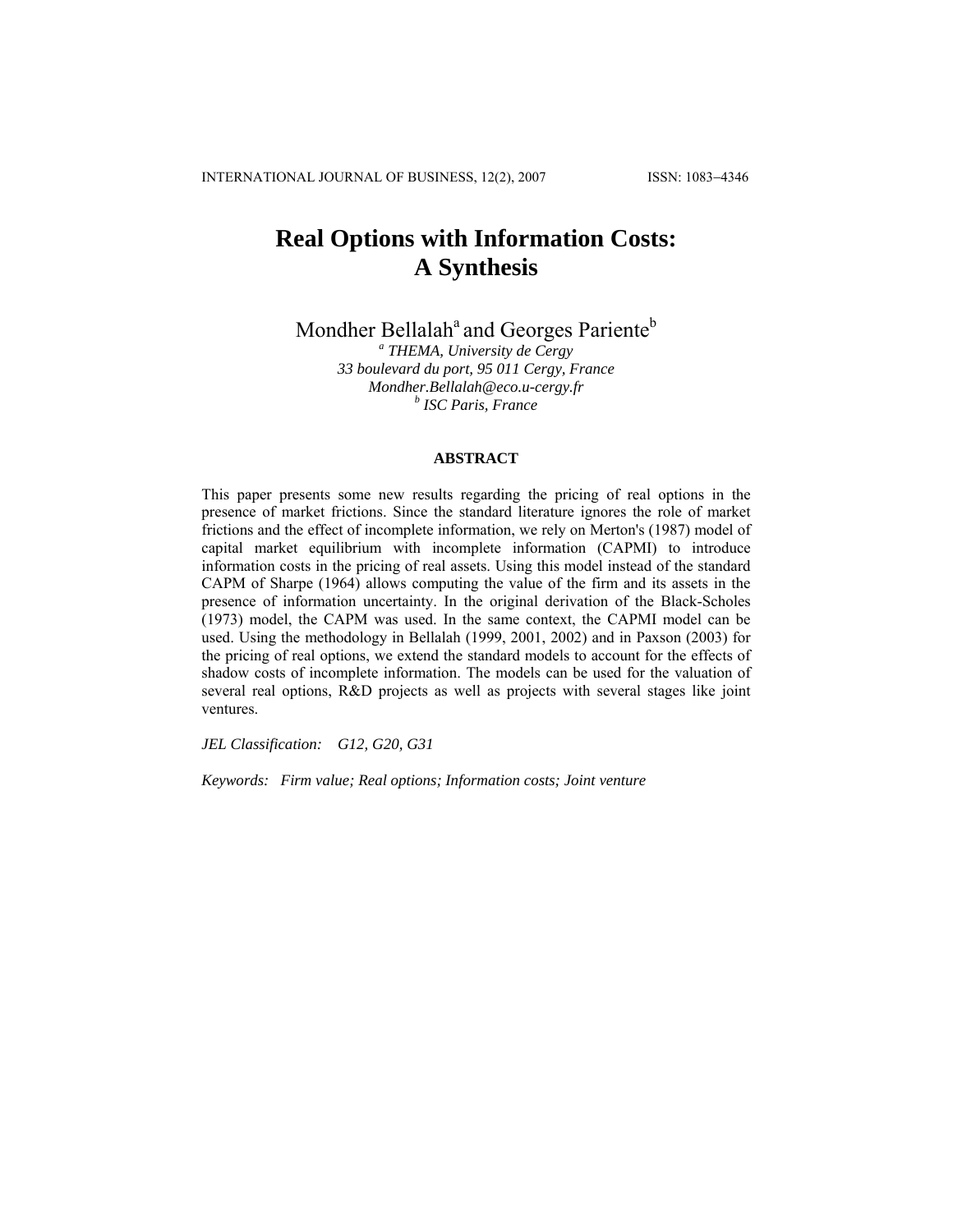## **I. INTRODUCTION**

The standard literature on capital budgeting techniques uses the net present value as a reference criterion in investment decisions. The analysis is mainly based on the use of the cost of capital in the discounting of future cash flows. A project is accepted if its extended Net Present Value, NPV, is positive, otherwise it is rejected. The extended NPV corresponds to the standard NPV plus the flexibility in investment decisions. The standard technique for calculating the NPV has not changed much since Fisher (1907) by discounting the expected cash flow at an appropriate discount rate. The research in this area is based on the specification and estimation of the discount rate.

Over the last two decades, a body of academic research takes the methodology used in financial option pricing and applies it to real options in what is well known as real options theory. This approach recognizes the importance of flexibility in business activities. Today, options are worth more than ever because of the new realities of the actual economy: information intensity, instantaneous communications, high volatility, etc<sup>2</sup>. The literature on real options and discounted cash flow techniques ignores the role of information uncertainty. However, these costs play a central role in financial markets and capital budgeting decisions. Financial models based on complete information might be inadequate to capture the complexity of rationality in action.

Some factors and constraints, like entry into a business are not costless and may influence the short run behaviour of asset prices. The treatment of information and its associated costs play a central role in capital markets. If an investor does not know about a trading opportunity, he will not act to implement an appropriate strategy to benefit from it. However, the investor must determine if potential gains are sufficient to warrant the costs of implementing the strategy. These costs include time and expenses required to create data base to support the strategy, to build models and to get informed about the technology. This argument applies in varying degrees to the adoption in practice of new structural models of evaluation.

This reasoning holds not only for individual investors but also for professional managers who spend resources and time in the same spirit. It is also valid for the elaboration and implementation of option pricing models.

Hence, recognition of information costs might be important in asset valuation and has the potential to explain empirical biases exhibited by prices computed from complete information models. As shown in Merton (1987), the "true" discounting rate for future risky cash flows must be coherent with his simple model of capital market equilibrium with incomplete information. This model can be used in the valuation of real assets. Nowadays, a rich set of criteria is used to recognize the company's real options. Consultants look beyond traditional financial analysis techniques to get reasonable guidelines in investment practices. Actual decision making in firms resorts to real options. The value of the firm can have two components: the value of the existing projects and the value of the options hold by the firm to do other things. The use of standard option valuation techniques in the valuation of real assets is based on some important assumptions<sup>3</sup>. Managers are interested not only in real options, but also in the latest outgrowth in DCF analysis.

The structure of the paper is as follows:

Section II presents a simple framework for the valuation of the firm and its assets in the presence of information costs. Using Merton's (1987) model of capital market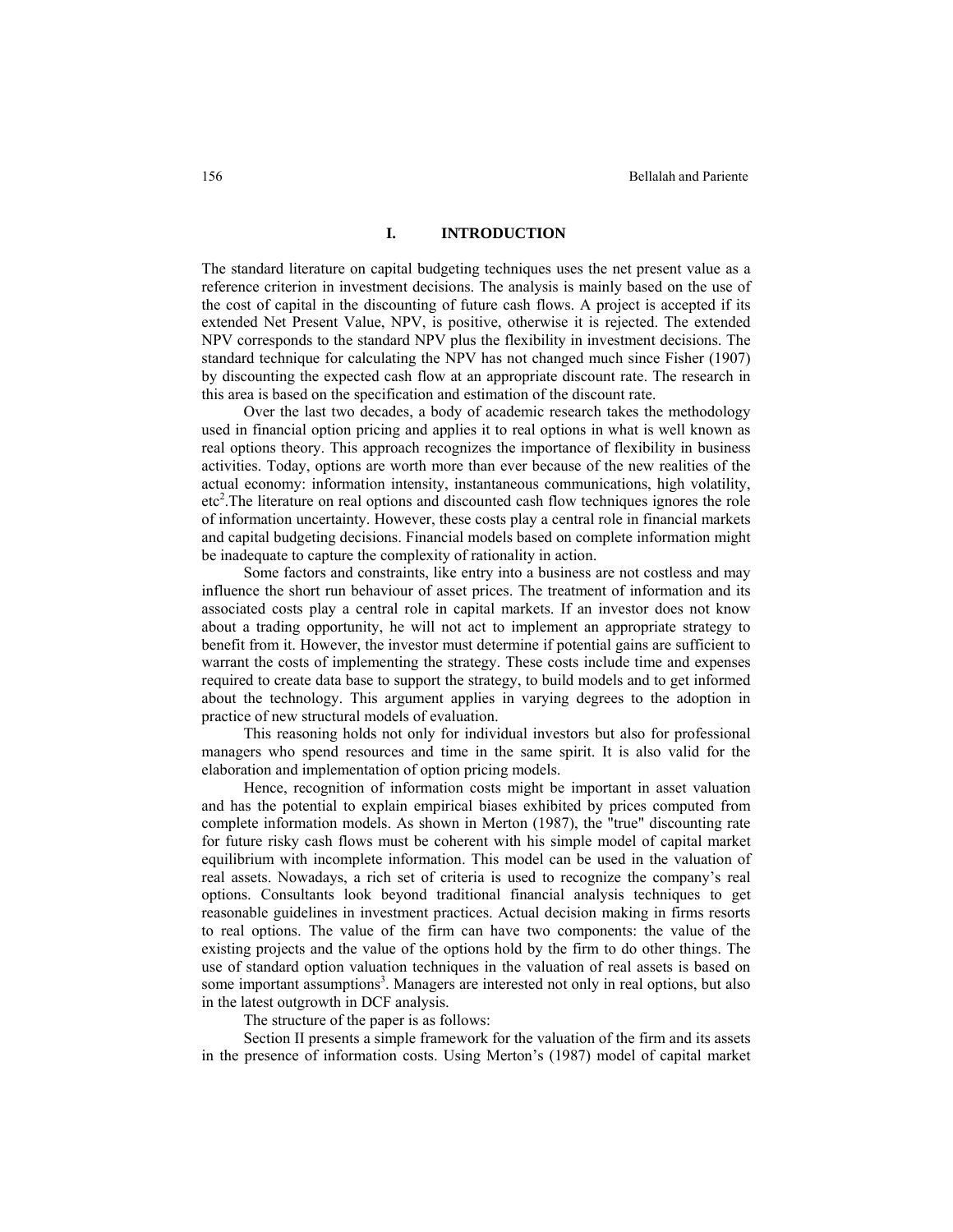equilibrium with incomplete information, we show how to extend the standard valuation context to account for the effects of incomplete information in the computation of the firm value. We use the main results in the real option literature to make the standard analogy between financial and real options. This allows the presentation of the main applications of the real option pricing theory. Section III develops a simple context for the pricing of real options with information costs. We develop simple analytic formulas for the pricing of commodity options in the presence of information costs. The models are simulated and compared to the models in Black and Sholes (1973) and Black (1976). Section IV extends the results in some real option pricing models to account for information costs. This allows us to study the investment timing and the pricing of real assets using standard options.

Section V extends the formulas in Geske (1979) for the valuation of the firm and its assets in the presence of information costs. Section VI extends the results in Lint and Pennings (1998) for the pricing of the option on market introduction with information costs. Section VII develops some simple models for the pricing of real options in a discrete time setting by accounting for the role of shadow costs of incomplete information. We first extend the Cox, Ross and Rubinstein (1979) model to account for information costs in the valuation of managerial flexibility and the option to abandon. Then, we use the generalization in Trigeorgis (1990) for the pricing of several complex investment opportunities with embedded real options to account for the effects of information costs. Most of the models presented in this paper can be applied to the valuation of biotechnology projects and investments with several stages.

#### **II. FROM FINANCIAL OPTIONS TO REAL OPTIONS AND THE EFFECTS OF INFORMATION COSTS: SOME STANDARD APPLICATIONS**

The standard analysis in corporate investments needs the projection of the project's cash flows and then to perform an NPV analysis. The discount rate is set with regard to the risk of the project. The riskier the project, the higher the manager sets the discount rate.

This standard approach ignores the presence of information costs. However, information plays a central role in the valuation of financial assets and must be accounted for in the valuation process.

Managers recognize that the NPV analysis is incomplete and short-sighted. This analysis ensures in theory perpetual profitability for a company. The NPV fails because it assumes the decision to invest in a project is all or nothing. Hence, it ignores the presence of many incremental points in a project where the option exists to go forward or abort<sup>4</sup>. Realistic view of the capital budgeting process portrays projects as a sequence of options<sup>5</sup>.

Merton (1987) presents a simple context to account for information costs. Before applying the main implications of Merton's model, we remind first this model and the definition of the shadow costs of incomplete information.

## **A. Merton's model**

Merton's model is a two period model of capital market equilibrium in an economy where each investor has information about only a subset of the available securities.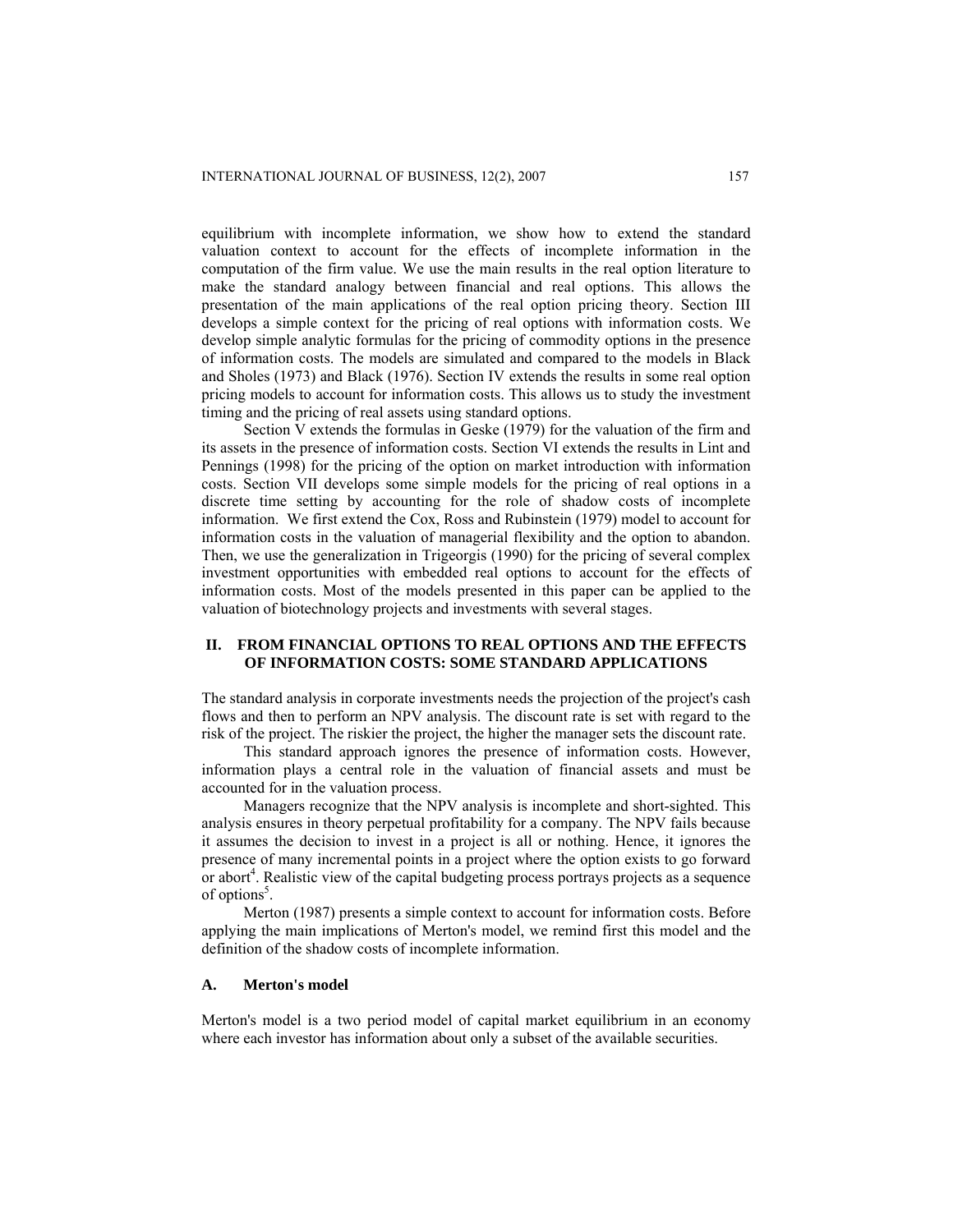The main assumption in the Merton's model is that an investor includes an asset S in his portfolio only if he has some information about the first and second moment of the distribution of its returns. In this model, information costs have two components: the costs of gathering and processing data for the analysis and the valuation of the firm and its assets, and the costs of information transmission from an economic agent to another.

Merton's model may be stated as follows:

$$
\overline{R}_s - \gamma = \beta_s [\overline{R}_m - \gamma] + \lambda_s - \beta_s \lambda_m \tag{1}
$$

where:  $\overline{R}_s$ : the equilibrium expected return on security S,

 $\overline{R}_m$ : the equilibrium expected return on the market portfolio,

R : one plus the riskless rate of interest, r,

 $Var(Rm)$  $\beta = \frac{\text{cov}(Rs/Rm)}{R}$ : the beta of security S,

 $\lambda_s$ : the equilibrium aggregate "shadow cost" for the security S,

 $\lambda_{\rm m}$ : the weighted average shadow cost of incomplete information

The CAPM of Merton (1987), referred to as the CAPMI is an extension of the standard CAPM to a context of incomplete information. Note that when  $\lambda_m = \lambda_s = 0$ , this model reduces to the standard CAPM of Sharpe (1964).

#### **B. Application to a biotechnology firm**

For a biotechnology firm, the development of a drug needs several stages: discovery, pre-clinical, Phase I clinical trials, Phase II clinical trials, Phase III clinical trials, submission for review and post approval. We can apply in this setting Merton's (1987) model of capital market equilibrium with incomplete information for the computation of the cost of capital, the expected net present value (ENPV) in the decision tree method. Following the analysis in Kellogg and Charnes (1999), we will generalize their decision-tree method and the application of the binomial model to account for shadow costs of incomplete information.

A model is constructed to compute the expected net present value (ENPV) without accounting for growth options. The (ENPV) can be computed in the presence of information costs. In the decision tree method, the ENPV is computed as:

$$
ENPV = \sum_{i=1}^{7} \rho_i \sum_{t=1}^{T} \frac{DCF_{it}}{(1+r_d)^t} + \rho_7 \sum_{j=1}^{5} \frac{q_jCCF_{j,t}}{(1+r_c)^t}
$$
(2)

where:  $i = 1, \ldots, 7$ : an index of the 7 stages in the project,

 $\rho_i$ : the probability that stage i is the end stage for product i.

T : the time at which all future cash flows become zero,

 $DCF_{it}$ : the expected development stage cash flow at time t given that stage i is the end stage,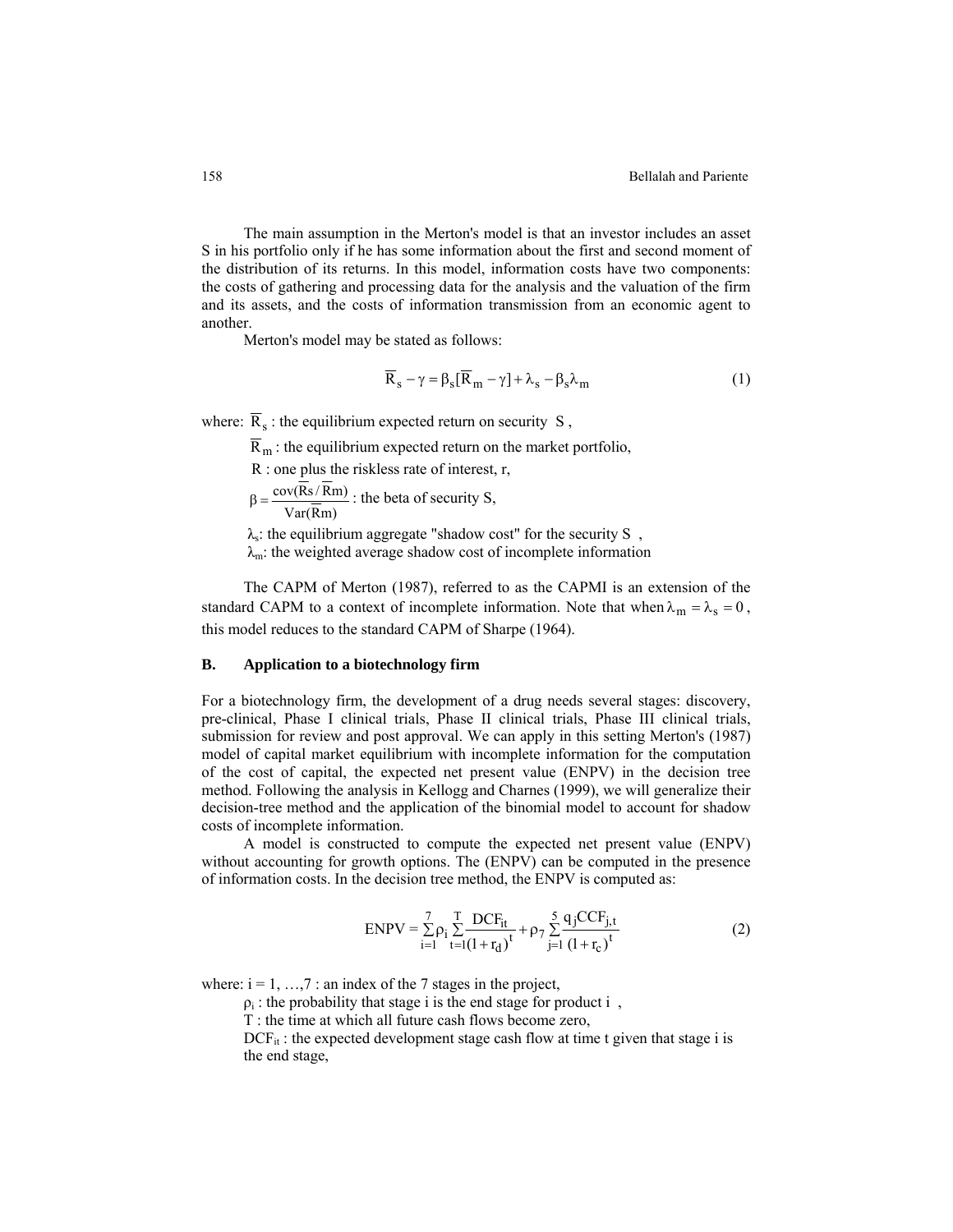- $r_d$ : the discount rate for development cash flows,
- $j = 1$  to 5: an index of quality for the product,
- $q_i$ : the probability that the product is of quality j,
- $r_c$ : the discount rate for commercialization cash flows.

The discounting rates rd and  $r_c$  can be estimated using Merton's CAPMI as in Bellalah (2000, 2001). This method is easy to implement and accounts for the effects of information costs in project valuation.

# **C. From Financial options to real options: some examples**

Real option valuation maps out the possibilities available to a company, including those not readily apparent in the decision tree. By varying the discount rate through the tree, it accounts for the relative level of risk for different cash flows. Real option valuation can also identify the optimal course of the company at each stage in the process.

a. The standard analogy between financial and real options

There is a well established analogy between financial options and corporate investments that lead to future opportunities. It is evident for a manager why investing today in research and development or in a new marketing program can lead to a possibility of new markets in the future. Dixit (1992, 1995) and Dixit and Pindyck (1994) suggest that option theory provides helpful explanations since the goal of the investments is to reveal information about technological possibilities, production costs or market potential.

Consider for example a generic investment opportunity or a capital budgeting project to see the analogy with financial options. The difficult task lies in mapping a project onto an option. A corporate investment opportunity looks like a call because the firm has the right but not the obligation to acquire a given underlying, (the operating assets of a project or a new business). If the manager finds a call option in the market similar to the investment opportunity, then the value of that option can give him information about the value of the investment opportunity. Using this analogy between financial options and real options allows to know more about the project. This approach is more interesting than the standard discounting cash flow techniques DCT.

The option implicit in the project (the real option) and the NPV without the option are easily compared when the project can no longer be delayed. The reader can refer to Kogut (1991), and Mac Donald and Siegel (1984, 1986) among others.

A real option confers flexibilities to its holder and can be economically important. Paddock, Siegel and Smith (1988) and Berger et al (1996) show that the value of a firm is the combined value of the assets already in use and the present value of the future investment opportunities. There are several situations that lead to real options in different sectors in the economy.

b. Standard and complex real options and their applications: some examples

If you consider the example of high-tech start-up companies, these firms are valued mainly for their real options rather than their existing projects. The market recognizes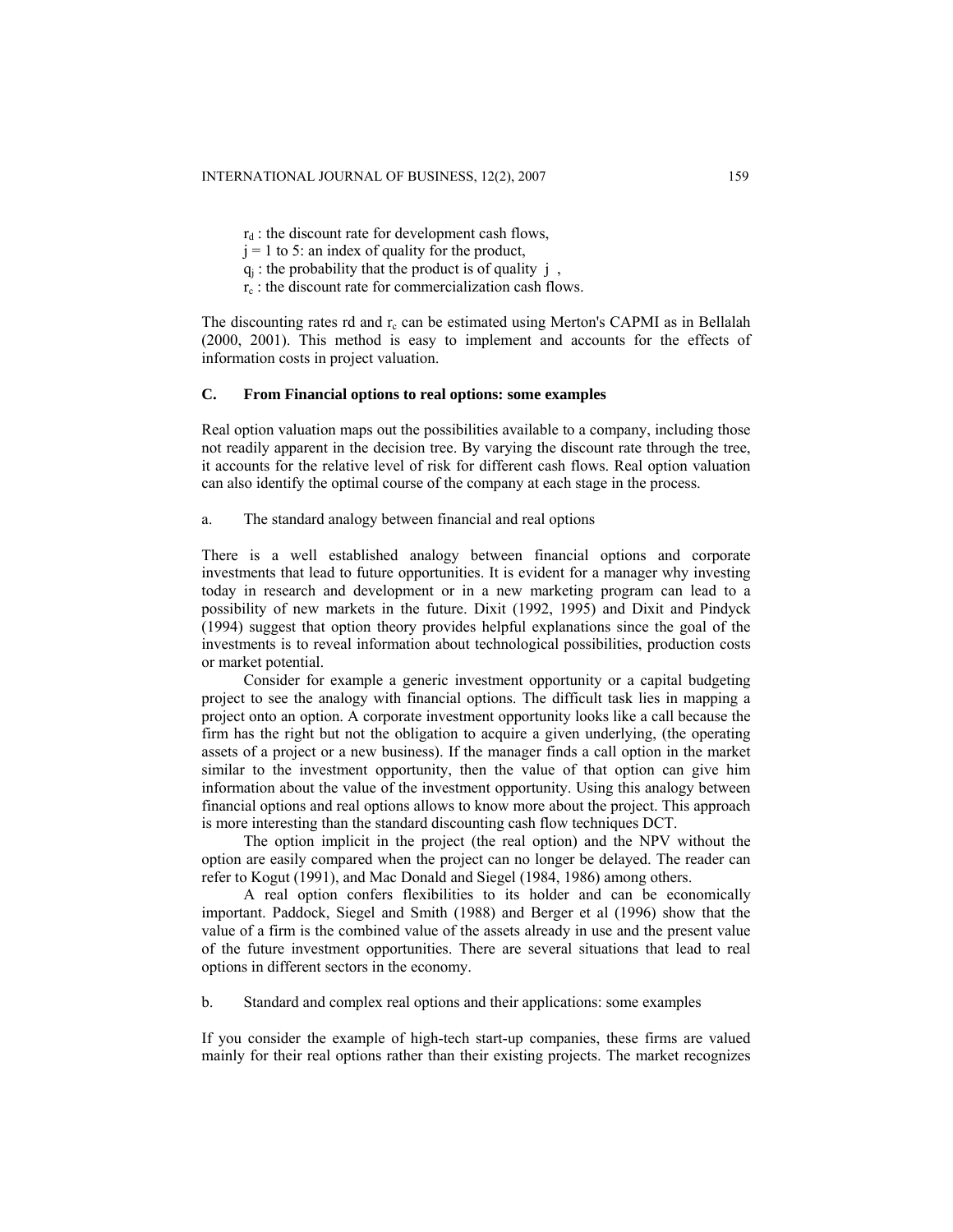today the value of these options. While standard options are easily identified, it is more difficult to identify compound and learning options.

Compound options generate other options among exercise. These options involve sequenced or staged investments. When a manager makes an initial investment, he has the right to make a second investment, which in turn gives the right to make a third investment, and so on.

Learning options allow the manager to pay to learn about an uncertain technology or system. Staged investments give managers the right to abandon or scale up projects, to expand into new geographic areas and investing in research and  $development<sup>6</sup>$ .

A first example of compound options can be found in a staged investment, which may be assimilated to a sequence of stages where each stage is contingent on the completion of its predecessor. This is the case for a company seeking to expand in foreign markets. The firm might start in a single territory. It can then learn and modify the specific features of its product. The first experience enables the firm to expand into similar overseas markets. However, the manager must weigh the value of the option to expand cautiously against the potential costs of coming second in some or all of these markets. This situation corresponds also to joint ventures and the valuation of joint ventures and biotechnology products where each stage is contingent on the subsequent stages.

A second example is given in the market for corporate control and acquisitions. A sequence of acquisitions represents a staged series of investments and can be assimilated to compound options. Real options can be used in this context to value all possible contingencies. In this case, the literature regarding exotic options can be applied to value the different real options.

A third example corresponds to mining companies. Mining companies must often give an answer to the following question: when to develop the properties they own and how much to bid for the right to implement additional properties. These decisions refer to a combination of options: the option to learn about the quantity of ore and the option to defer the development waiting for favourable prices<sup>7</sup>.

A fourth example is given for the development of a natural gas field (compound rainbow options). Combinations of learning options and rainbow options can arise for some firms<sup>8</sup>.

A fifth example is given by R&D in pharmaceuticals (Rainbow options) Projects in R&D combine learning and compound options. R&D projects contain both technological and product uncertainties<sup>9</sup>.

# **III. THE VALUATION OF STANDARD AND REAL OPTIONS WITH INFORMATION COSTS: THE GENERAL CONTEXT**

Several models in financial economics are proposed to deal with the ability to delay an irreversible investment expenditure<sup>10</sup>. Before presenting some models for the valuation of real options in a continuous time setting, we present the general context for the valuation of financial options with information costs. Our definition of information costs refers to the models in Merton (1987) and Bellalah (1999). Merton (1987) introduced a modified capital asset pricing model where each investor can participate only in markets contained in an exogenous, investor specific subset of all asset markets.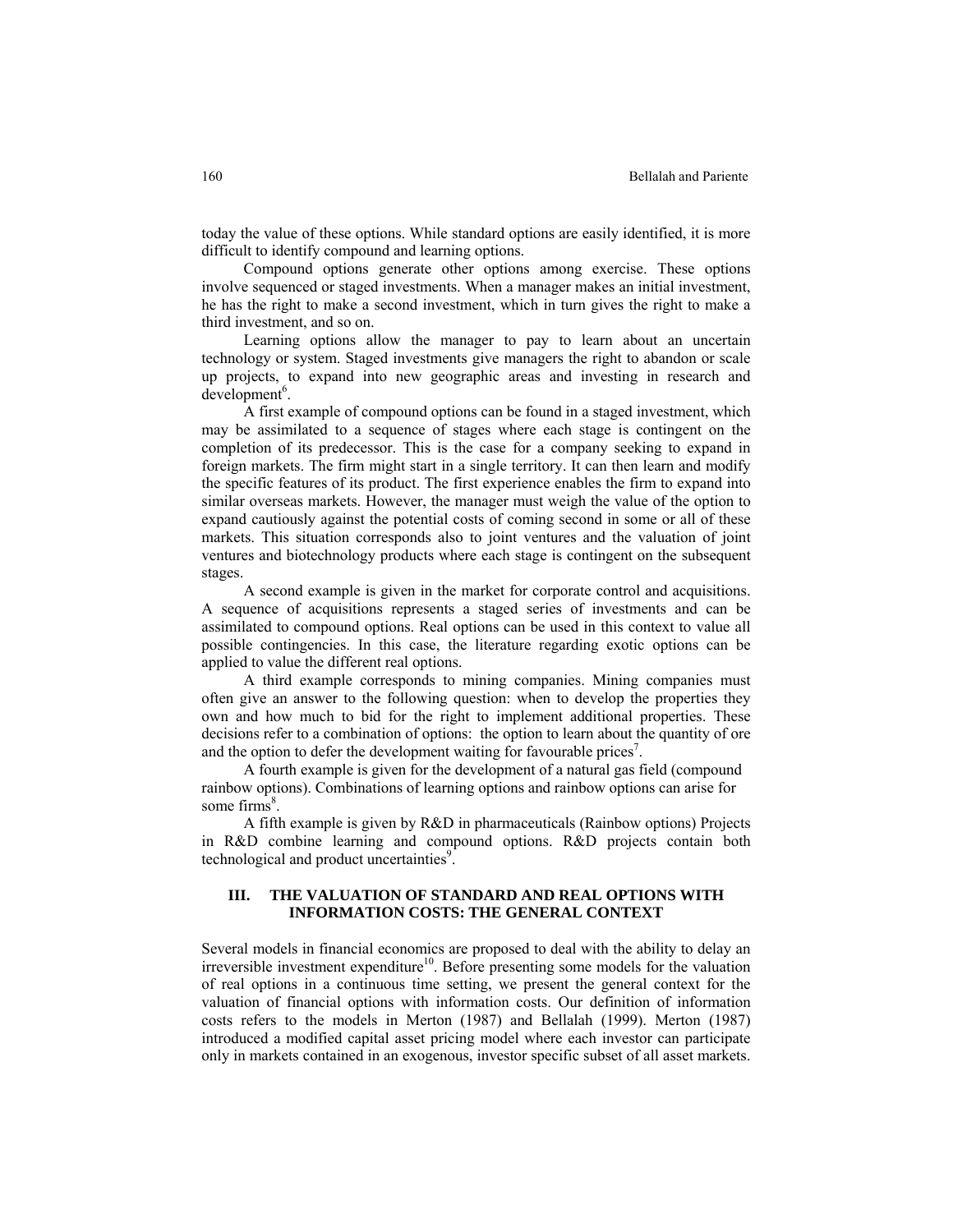He examines how this modification affects the standard CAPM and shows that limited market participation can explain empirical anomalies. Since the acquisition of information and its dissimination are central activities in finance and in the investment process, Merton's (1987) simple model of capital market equilibrium with incomplete information might provide some insights into the behaviour of security prices. The model allows studying the equilibrium structure of asset prices and its connection with empirical anomalies in the same context.

The appendix provides the derivation of a Differential equation for a derivative security on a spot asset in the presence of a continuous dividend yield and information costs. It provides the general differential equation for the pricing of derivative assets with information costs.

It gives also the valuation of simple European and American Commodity options with information costs.

The following tables provide simulations results regarding our model with incomplete information and the Black and Scholes model. Option values are compared for different levels of the underlying asset (from 70 to 120) and different information costs regarding the option and its underlying asset.

|       | Black & Scholes |           | Incomplete Information |                |               | $(\lambda s, \lambda c)$ |        |
|-------|-----------------|-----------|------------------------|----------------|---------------|--------------------------|--------|
|       |                 | $.01$ 001 | .01, 0                 | $.03$ . $.001$ | $.03 \cdot 0$ | $.2$ . 01                | .2, 0  |
| S: 70 | .0000           | .0000     | .0000                  | .0000          | .0000         | .0000                    | .0000  |
| S:80  | .9800           | .9829     | .9775                  | .9780          | .9727         | .9374                    | .9322  |
| S: 90 | 0.8972          | 4.1189    | 4.1103                 | 4.0984         | 4.0898        | 3.9278                   | 3.9196 |
| S:100 | 5.0177          | 8.9085    | 8.8941                 | 8.8641         | 8.8497        | 8.4953                   | 8.4815 |
| S:110 | 12.6520         | 15.6119   | 15.5912                | 15.540         | 15.5134       | 14.887                   | 14.867 |
| S:120 | 22.0877         | 23.660    | 23.7409                | 23.6489        | 23.6225       | 22.664                   | 22.639 |

**Table 1**  Call options values using the following parameters: K =100, r=0.08, t=0.25,  $\sigma$ =0.4

|  | Table 2 |  |  |
|--|---------|--|--|
|  |         |  |  |

Call options values using the following parameters: K =100, r =0.08, t=0.5,  $\sigma$  =0.2

|       | Black & Scholes |           | Incomplete Information |                |         | $(\lambda s, \lambda c)$ |         |
|-------|-----------------|-----------|------------------------|----------------|---------|--------------------------|---------|
|       |                 | .01, .001 | $.01$ , 0              | $.03$ . $.001$ | .03.0   | $.2$ . $.01$             | .2, 0   |
| S: 70 | .0000           | .0000     | .0000                  | .0000          | .0000   | .0000                    | .0000   |
| S:80  | .9800           | .0000     | .0000                  | .0000          | .0000   | .0000                    | .0000   |
| S: 90 | 0.8972          | 2.7336    | 2.7174                 | 2.7064         | 2.6904  | 2.4859                   | 2.4712  |
| S:100 | 5.0177          | 7.7024    | 7.6705                 | 7.6257         | 7.5942  | 7.0044                   | 6.9754  |
| S:110 | 12.6520         | 15.2463   | 15.1936                | 15.0887        | 15.0425 | 13.856                   | 13.816  |
| S:120 | 22.0877         | 24.2790   | 24.2223                | 24.0374        | 23.9814 | 22.078                   | 22.0227 |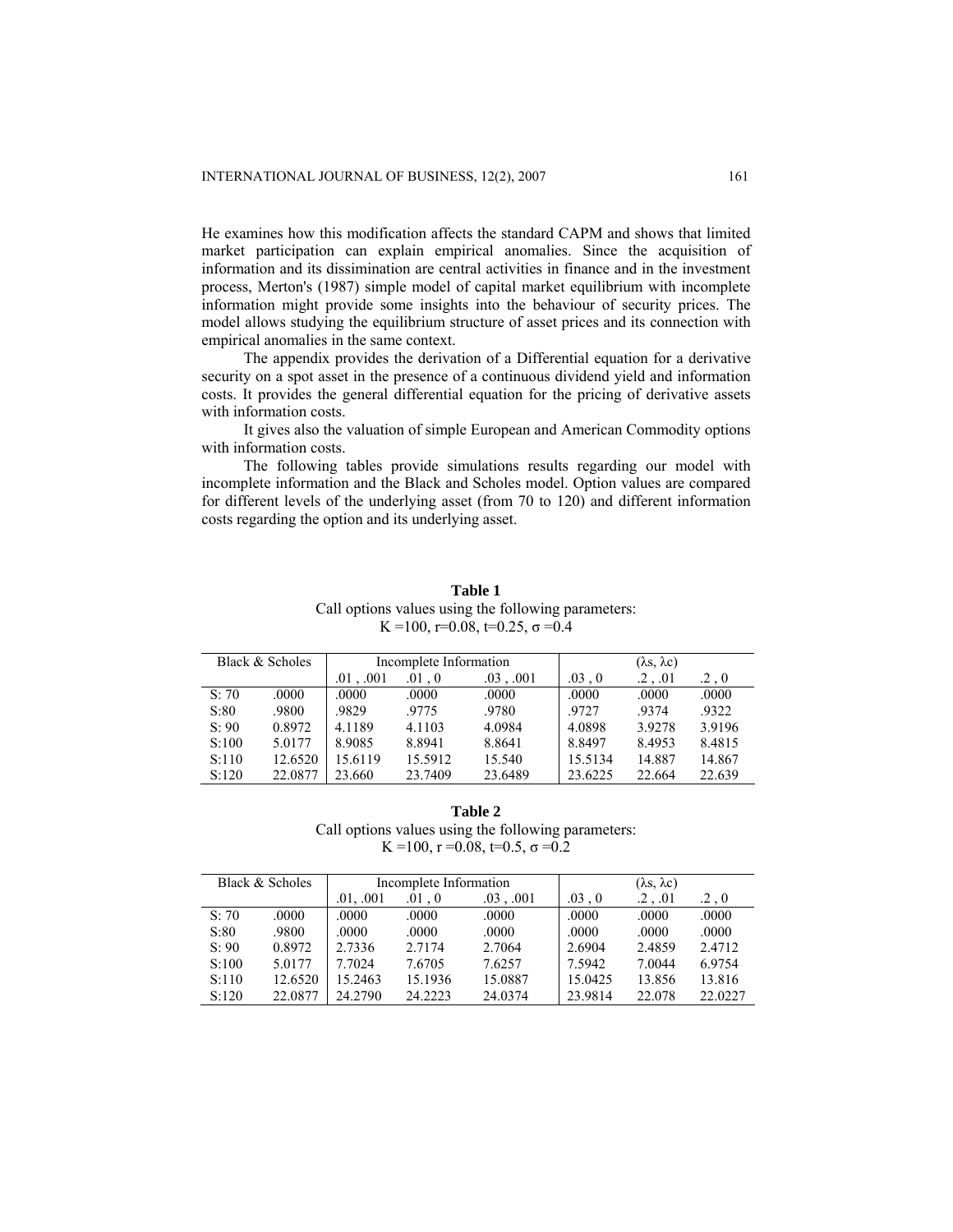| Black & Scholes |         | Incomplete Information |           | $(\lambda s, \lambda c)$ |         |           |        |
|-----------------|---------|------------------------|-----------|--------------------------|---------|-----------|--------|
|                 |         | .01, .001              | $.01$ , 0 | .03, .001                | .03.0   | $.2$ . 01 | .2, 0  |
| S: 70           | .0000   | .0000                  | .0000     | .0000                    | .0000   | .0000     | .0000  |
| S:80            | .9800   | .0000                  | .0000     | .0000                    | .0000   | .0000     | .0000  |
| S: 90           | 0.8972  | 2.7336                 | 2.7174    | 2.7064                   | 2.6904  | 2.4859    | 2.4712 |
| S:100           | 5.0177  | 7.7024                 | 7.6705    | 7.6257                   | 7.5942  | 7.0044    | 6.9754 |
| S:110           | 12.6520 | 15.2463                | 15.1936   | 15.0887                  | 15.0425 | 13.856    | 13.816 |
| S:120           | 23.0877 | 23.0110                | 22.2223   | 21.0374                  | 21.9230 | 21.038    | 21.011 |

**Table 3**  Call options values using the following parameters: K=100, r=0.12, t=0.25,  $\sigma$ =0.2

The following tables provide simulation results for the extended Black model in the presence of information costs. Simulations are given for different levels of the underlying futures price and several information costs.

**Table 4**  Europeen futures call values using the following parameters: K=100, r=0.08, T=0.25,  $\sigma$  = 0.2

|               | Complete Information Black's model | Incomplete Information model |                   |
|---------------|------------------------------------|------------------------------|-------------------|
| Futures price | Option price                       | $\lambda c = 1\%$            | $\lambda c = 5\%$ |
| $F = 70$      | 0.0000                             | 0.0000                       | 0.0000            |
| $F = 80$      | 0.0000                             | 0.0000                       | 0.0000            |
| $F = 90$      | 0.4363                             | 0.4353                       | 0.4310            |
| $F = 100$     | 3.8990                             | 3.8990                       | 3.8602            |
| $F = 110$     | 10.7627                            | 10.7260                      | 10.6290           |
| $F = 120$     | 19.7754                            | 19.7260                      | 19.5290           |

**Table 5** 

Europeen futures call values using the following parameters: K=100, r = 0.12, T = 0.25,  $\sigma$  = 0.2

|               | Complete Information Black's model | Incomplete Information model |                   |  |
|---------------|------------------------------------|------------------------------|-------------------|--|
| Futures price | Option price                       | $\lambda c = 1\%$            | $\lambda c = 5\%$ |  |
| $F = 70$      | 0.0000                             | 0.0000                       | 0.0000            |  |
| $F = 80$      | 0.0000                             | 0.0000                       | 0.0000            |  |
| $F = 90$      | 0.4320                             | 0.4353                       | 0.4267            |  |
| $F = 100$     | 3.8698                             | 3.8990                       | 3.8217            |  |
| $F = 110$     | 10.6556                            | 10.6260                      | 10.5237           |  |
| $F = 120$     | 19.5786                            | 19.5260                      | 19.3354           |  |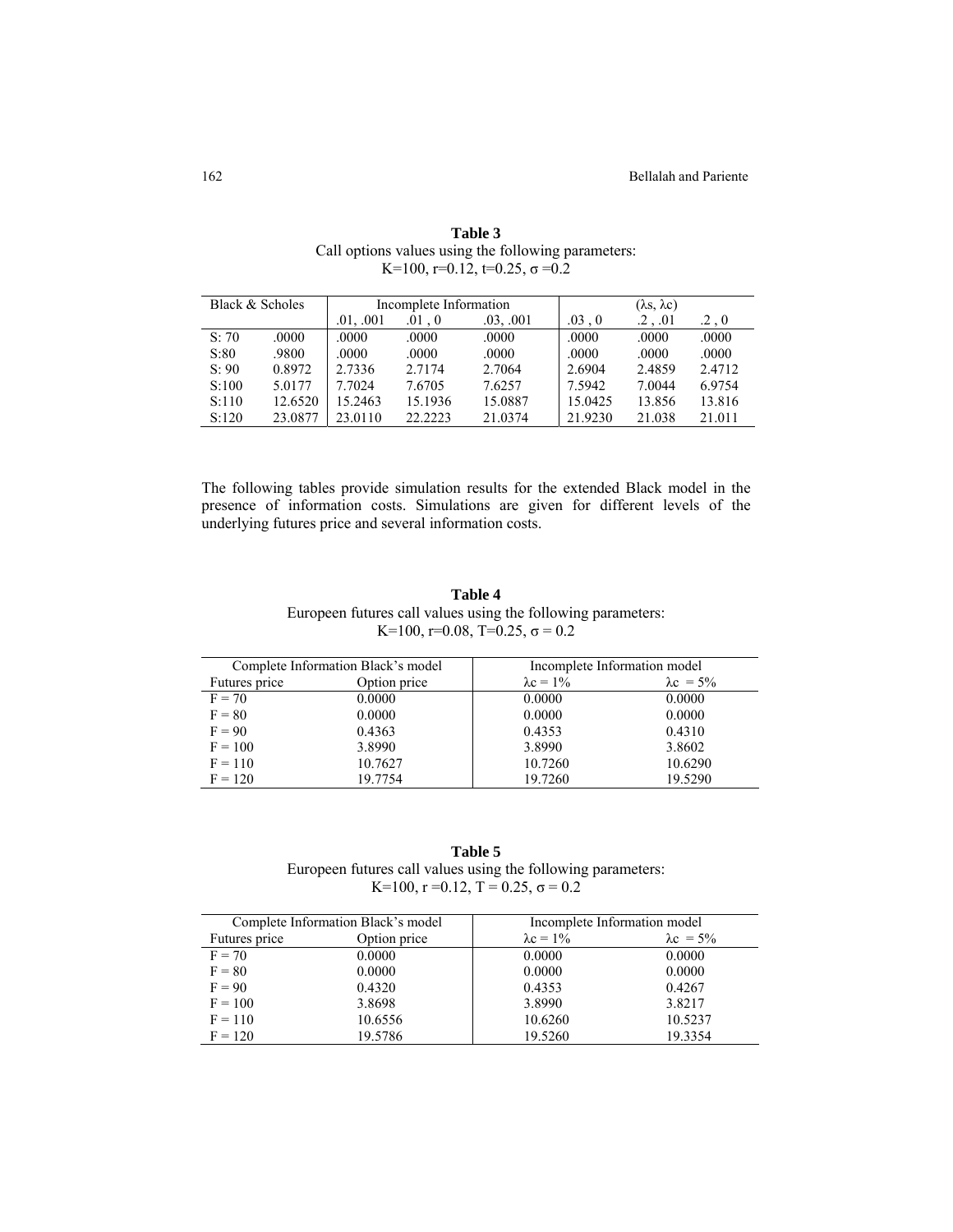|               | Complete Information Black's model | Incomplete Information model |                   |
|---------------|------------------------------------|------------------------------|-------------------|
| Futures price | Option price                       | $\lambda c = 1\%$            | $\lambda c = 5\%$ |
| $F = 70$      | 0.0000                             | 0.0000                       | 0.0000            |
| $F = 80$      | 0.0000                             | 0.0000                       | 0.0000            |
| $F = 90$      | 1.5913                             | 1.5833                       | 1.5520            |
| $F = 100$     | 5.4161                             | 5.3890                       | 5.2823            |
| $F = 110$     | 11.7525                            | 10.6939                      | 11.4235           |
| $F = 120$     | 19.9557                            | 19.8562                      | 19.4630           |

**Table 6**  Europeen futures call values using the following parameters: K=100, r=0.08, T=0.5,  $\sigma$ =0.2

# **IV. THE INVESTMENT TIMING AND THE PRICING OF REAL ASSETS WITHIN INFORMATION UNCERTAINTY**

The investment opportunity is analogous to a call option on a common stock since it gives the right to make investment expenditure at the strike price and to receive the project. The firm's option to invest refers to the possibility to pay a sunk cost I and to receive a project which is worth,  $V^{11}$ . Irreversibility is an important component of the investment process $12$ . The dynamics of the project's value can be described by the following equation:

$$
dV/V = \alpha dt + \sigma dz \tag{3}
$$

where  $\alpha$  and  $\sigma$  refer to the instantaneous rate of return and the standard deviation of the project, and dz is a geometric Brownian motion.

This equation shows that the current project value is known, whereas its future values are log-normally distributed. Following Bellalah (2001 a), we denote by X the price of an asset perfectly correlated with V.

The dynamics of X are represented by:

$$
dx / X = \mu dt + \sigma dz \tag{4}
$$

where  $\mu$  stands for the expected return from owning a completed project.

We denote by  $\delta = \mu - \alpha$ . If V were the price of a share,  $\delta$  would be the dividend rate on the stock. In this context,  $\delta$  represents an opportunity cost of delaying investment. If  $\delta$  is zero, then there is no opportunity cost to keeping the option alive.

Let C(V) be the value of the firm's option to invest. Using Merton's (1987) model, Bellalah (2001 a) obtain option prices in the context of incomplete information. Consider the return on the following portfolio P: hold an option which is worth  $C(V)$ and go short  $C(V)$  units of the project where the subscript V refers to the partial derivative with respect to V :

$$
P = C - C_V V \tag{5}
$$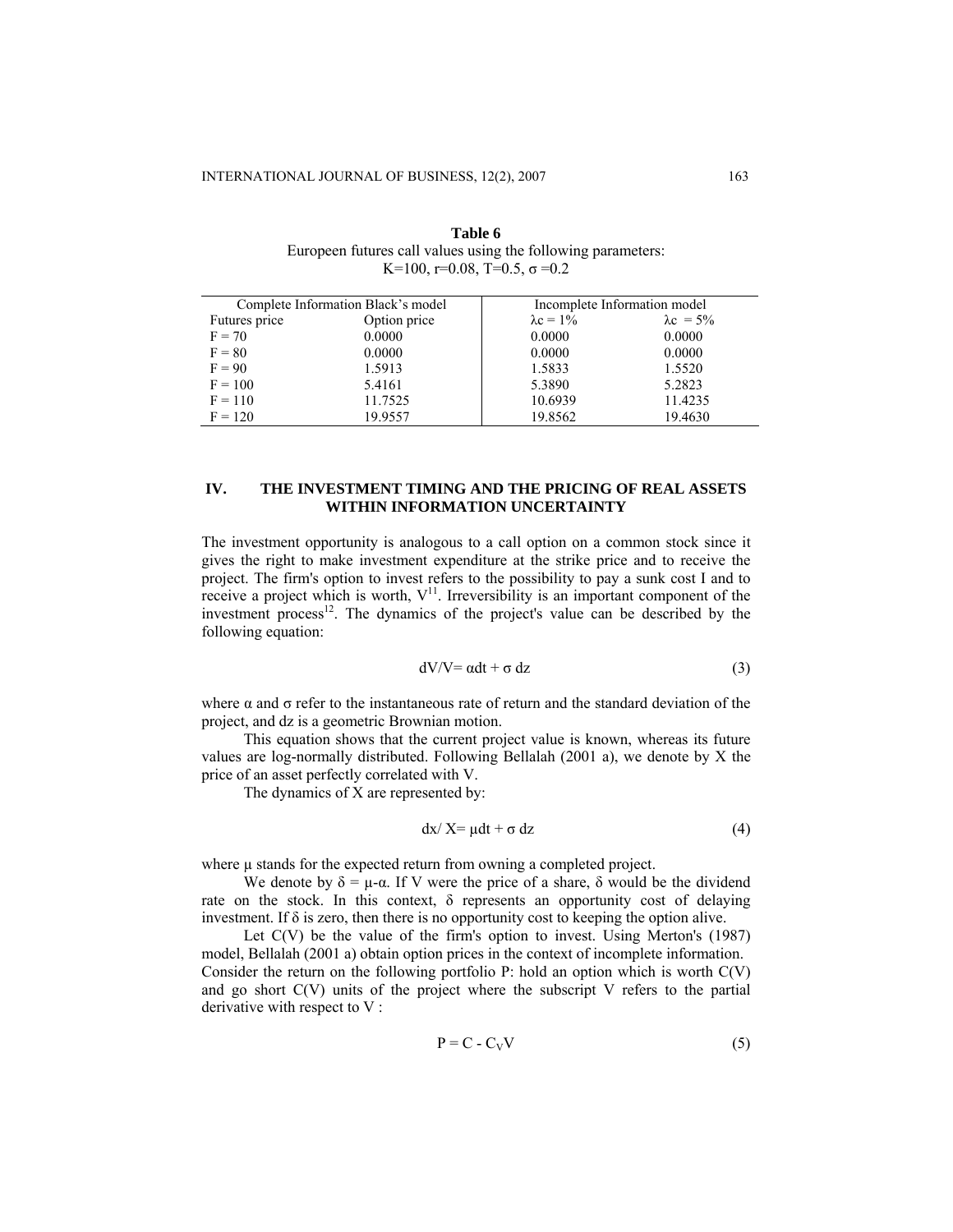The total return for this portfolio over a short interval of time dt is:

$$
dC - C_V dV - \delta V C_V dt \tag{6}
$$

Since there are information costs supported on the option and on its underlying assets, the return must be equal to  $(r + \lambda v)$  for the project and  $(r + \lambda c)$  for the option where  $\lambda v$  and  $\lambda c$  refer respectively to the information costs on the project and he option. In fact, as it appears in the previous analysis and as it is suggested by the referee, the information cost relative to the project λv ncerns the collection of information, the analysis and the study of the project. The information cost regarding the option is  $\lambda c$ explained by the sunk costs spend to analyze, value, collect information and implement models regarding the option. Our analysis reveals that the dividend yield  $\delta$  is adjusted to become  $\delta + \lambda c - \lambda v$ . The discounting of the option price is done under the risk neutral probability with information costsa. This can be written as  $r + \lambda c$ . The risk neutral drift is changed from  $r - \delta$  to  $r - \delta + \lambda v$ .

In this context, we have:

$$
dC - C_V dV - \delta V C_V dt = (r + \lambda c)C dt + (r + \lambda_v) V C_V dt \tag{7}
$$

or:

$$
1/2 \sigma^2 V^2 C_{VV} + (r + \lambda v - \delta) V C_V - (r + \lambda c) C = 0
$$
 (8)

This equation for the value of  $C(V)$  must satisfy the following conditions:

$$
C(0) = 0
$$
  
 
$$
C(V^*) = V^* - I
$$
  
 
$$
CV(V) = 1
$$

The value  $V^*$  is the price at which it is optimal to invest. At that time, the firm receives the difference V\* - I. The solution to the differential equation under the above conditions gives the value of  $C(V)$ . The solution under the first condition is:

$$
C(V) = a V^{\beta} \tag{9}
$$

where a is a constant and :

$$
\beta = \frac{1}{2} - \frac{(r - \delta + \lambda v)}{\sigma^2} + \sqrt{\left[\frac{(r - \delta + \lambda v)}{\sigma^2} - \frac{1}{2}\right]^2 + \frac{2(r + \lambda c)}{\sigma^2}}
$$
(10)

The value of the constant a and the critical value  $V^*$  are:

$$
V^* = \frac{\beta I}{\beta - 1}, \qquad \alpha = \frac{(V^* - I)}{(V^*)^\beta} \tag{11}
$$

In Myers and Majd (1985), the sunk costs are related to the decision to exit or abandon a project for different reasons including severance pay for workers, and land reclamation for the case of a mine. In the Brennan and Schwartz (1985) model, the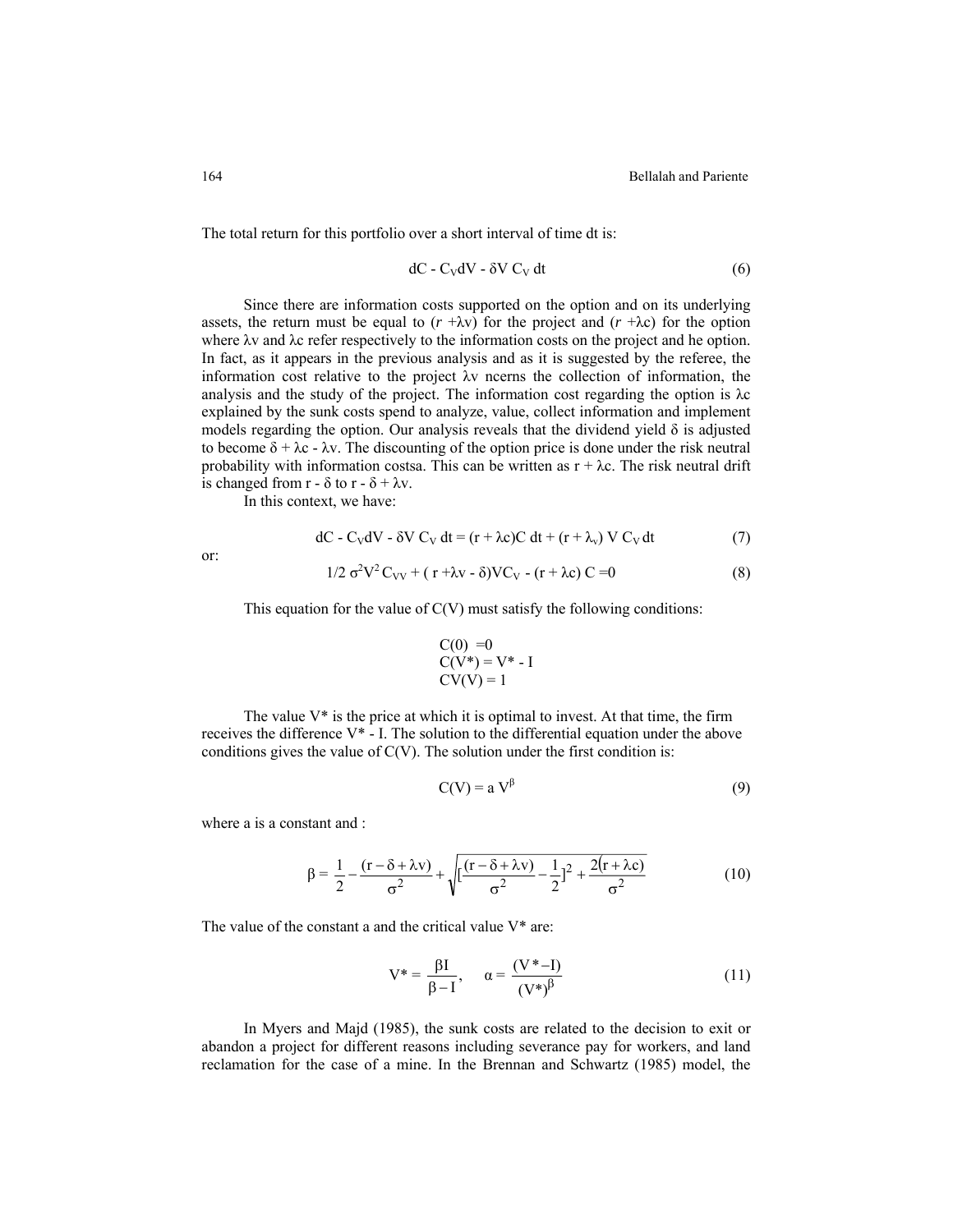decision to invest contains the sunk cost of land reclamation. Following the work of Myers (1984), Kester (1984) and Grenadier and Weiss (1997), the option-pricing theory can be applied to real-investment decisions as well as to strategies.

The innovation investment strategy can be viewed as a link in a chain of future investment options. Grenadier and Weiss  $(1997)$  identify four potential strategies<sup>13</sup>.

# **V. THE VALUATION OF COMPOUND OPTIONS WITHIN INFORMATION COSTS**

Several projects are often valued using the concept of compound options introduced by Geske (1979). For example, the development process for a new product requires several stages where the manager resorts to the new information revealed up to that point to decide whether to abandon or to continue the project. This is particularly the case for a biotechnology firm for which the development of a drug needs several stages.

The idea is that engaging in the development phase is equivalent to buying a call on the value of a subsequent product. Hence, there is the initial option and the growth option. In the presence of only two stages a formula for a call on a call can be used. We show how to value compound options in the presence of information costs. For the sake of simplicity, we use the general context proposed by Geske (1979).

If the stock is considered as an option on the value of the firm, V, then the value of the call as a compound option can be expressed as a function of the firm's value. This analysis follows from the setting in Geske (1979). As suggested by the referee, we can also apply the model in Bellalah and El Farissi (2002) to show how to price options with information costs by generalizing the approaches in Leland (1994) and Leland and Toft (1996).

Following Geske (1979), consider a levered firm for which the debt corresponds to pure discount bonds maturing in T years with a face value M. Under the standard assumptions of liquidating the firm in T years, paying off the bondholders and giving the residual value (if any) to stockholders, the bondholders have given the stockholders the option to buy back the assets of the firm at the debt's maturity date.

In this context, a call on the firm's stock is a compound option,  $C(S,t)$  =  $f(g(V,t),t)$  where t stands for the current time.

Using the standard dynamics, the return on the firm's assets follows the stochastic differential equation:

$$
dV/V = \sigma_v dt + \sigma_v dz_v
$$
 (12)

Where  $\alpha_{\rm v}$  and  $\delta_{\rm v}$  refer to the instantaneous rate of return and the standard deviation of the return of the firm per unit time, and  $dz<sub>v</sub>$  is a Brownian motion.

Using the definition of the call  $C(V,t)$ , its return can be described by the following differential equation:

$$
dC/C = \alpha_c dt + \sigma_c dz_c \tag{13}
$$

where  $\alpha_c$  and  $\delta_c$  refer to the instantaneous rate of return and the standard deviation of the return on the call per unit time, and dzc is a Brownian motion. Using Ito's lemma as before, the dynamics of the call can be expressed as: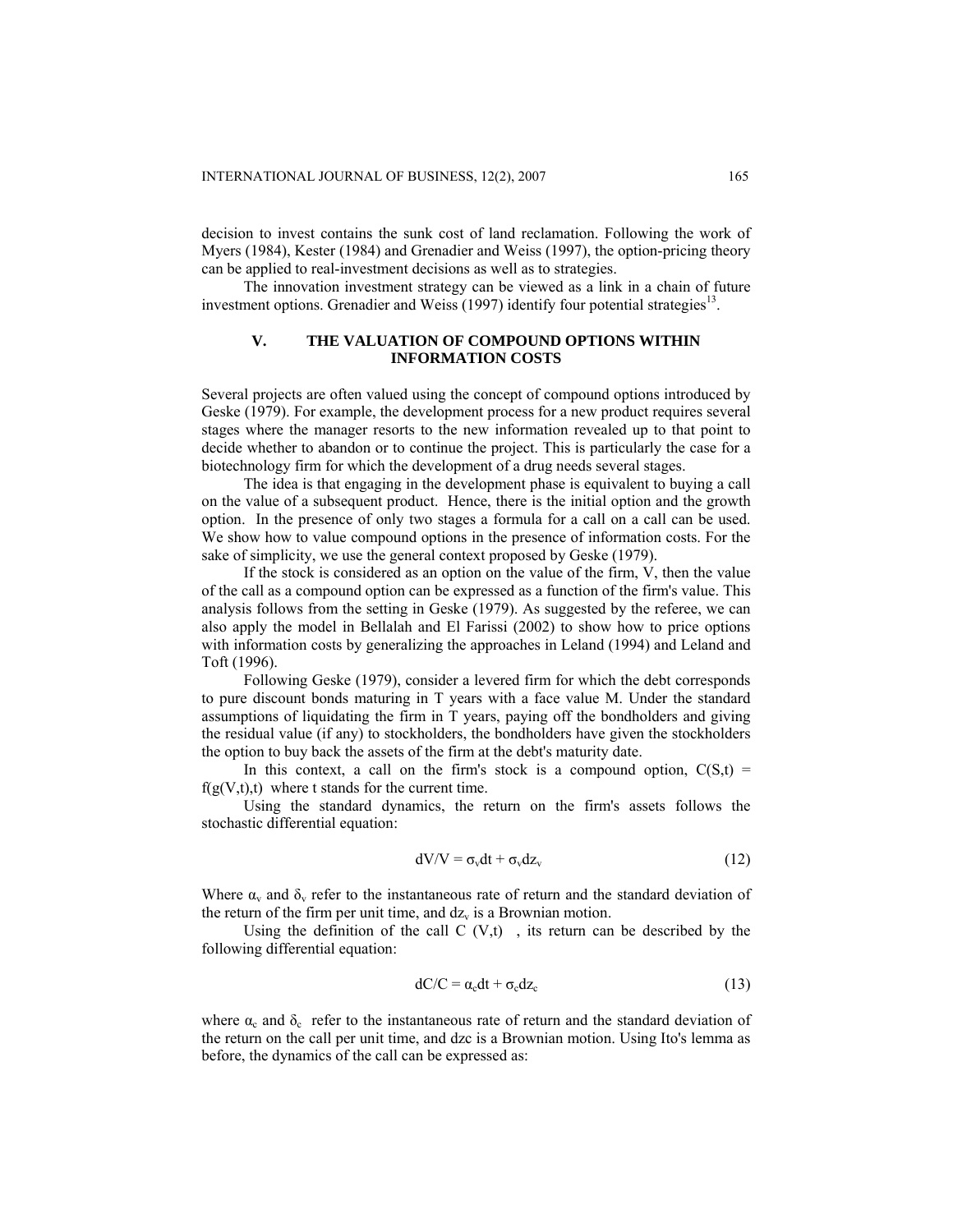166 Bellalah and Pariente

$$
dC = \frac{1}{2} C_{vv} \sigma_v^2 + C_u dV + C_t dt
$$
 (14)

It is possible to create a riskless hedge with two securities, in this case, between the firm and a call to get the following partial differential equation:

$$
\frac{1}{2} \sigma_{v}^{2} V^{2} C_{vv} + (r + \lambda_{v}) V C_{u} - (r + \lambda_{c}) C + C_{t} = 0
$$
\n(15)

where  $\lambda$ <sub>v</sub> in an information cost relative to the firm's or the project's value. At the option's maturity date, the value of the call option on the firm's stock must satisfy the following condition:

$$
C_t = \max [S_t - K, 0] \tag{16}
$$

where K stands for the strike price. Investors suffer sunk costs to get informed about the equity and the assets of the firm. The costs regarding the equity and the firm's cashflows reflect the agency costs and the asymmetric information costs. These costs characterize also joint ventures. In this situation, the call formula is given by:

$$
C_0 = V_0 e^{-(\lambda c - \lambda v)T}
$$
  
N<sub>2</sub>(h +  $\sigma_v \sqrt{t}$ , k +  $\sigma v \sqrt{T}$ ,  $\sqrt{\frac{t}{T}}$ ) - Me<sup>-(r+\lambda c)T</sup> N<sub>2</sub>(h,k,  $\sqrt{\frac{t}{T}}$ ) - Ke<sup>-(r+\lambda c)t</sup> N(h) (17)

where M is the face value of debt. The value/bar $\{V\}$  is determined by the following equation:

$$
S_t - K = \overline{V}e^{-(\lambda c - \lambda v)(T - t)}N(k + \sigma v\sqrt{T - t}) - Me^{-(r - \lambda v)(T - t)}N(k) - K = 0
$$
 (18)

with:

$$
h = [\ln(\frac{V}{V}) + (r + \lambda v - \frac{1}{2}\sigma v^2)t]/\sigma v\sqrt{t}
$$

$$
k = [\ln(\frac{V}{M}) + (r + \lambda v - \frac{1}{2}\sigma v^2)T]/\sigma v\sqrt{T}
$$

where  $N(.,.,.)$  refers to the cumulative bivariate normal distribution. If the information cost is zero, this compound option pricing formula becomes that in Geske (1979). This formula is also useful for the valuation of real options in the presence of information costs.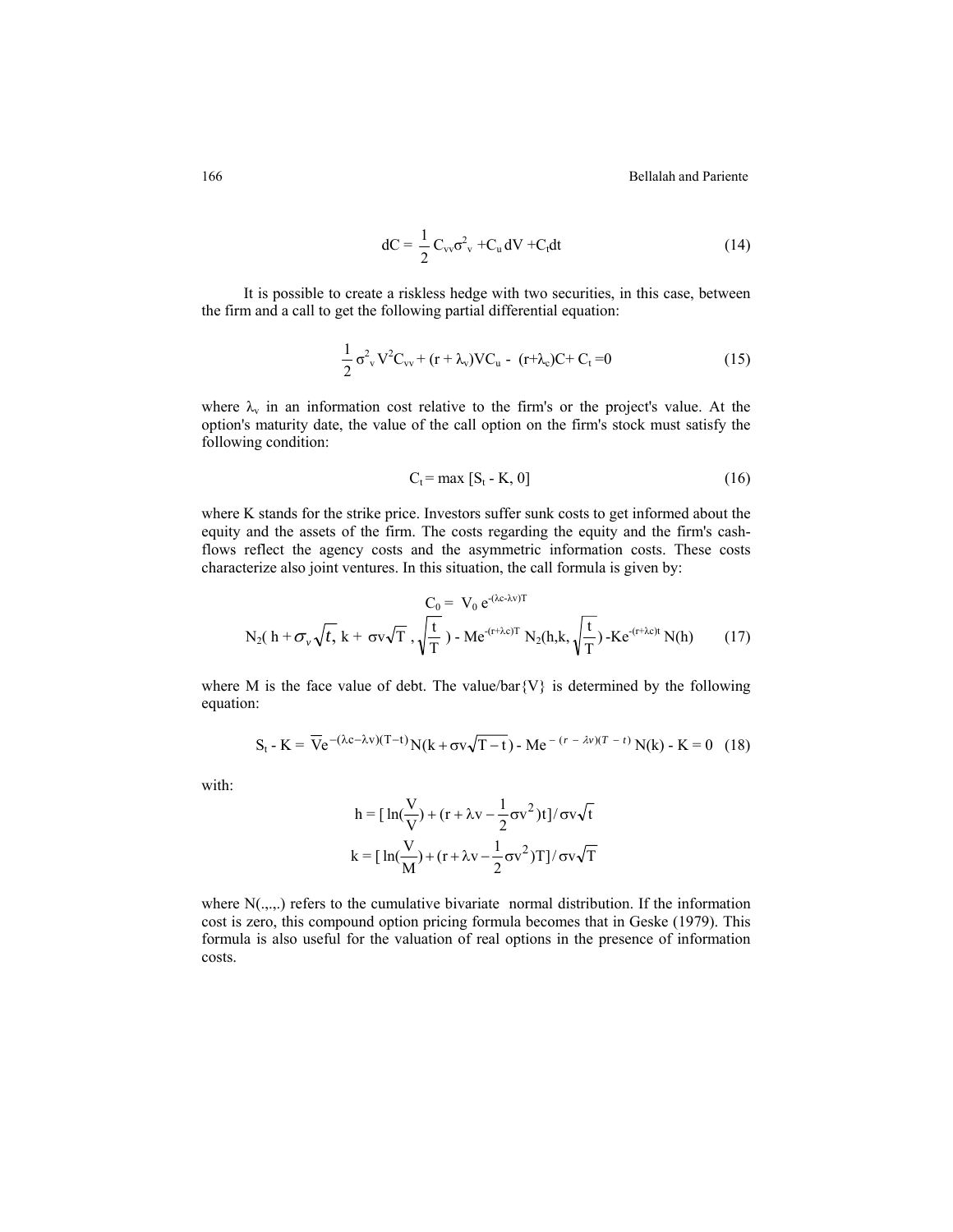| Table 7                                                                        |
|--------------------------------------------------------------------------------|
| Simulation and comparison of the Black and Scholes model and our model for the |
| values of European equity options.                                             |

|     | $\lambda c = \lambda v = 0$ | $\lambda c = 0.1 \%$ , $\lambda v = 1 \%$ | $\lambda c = 0 \%$ , $\lambda v = 1 \%$ | $\lambda c = 0.1 \%$ , $\lambda v = 3 \%$ |
|-----|-----------------------------|-------------------------------------------|-----------------------------------------|-------------------------------------------|
| 70  | 0.000                       | 0.000                                     | 0.000                                   | 0.000                                     |
| 80  | 0.9800                      | 0.9829                                    | 0.9775                                  | 0.9780                                    |
| 90  | 4.1206                      | 4.1189                                    | 4.1103                                  | 4.0984                                    |
| 100 | 8.9163                      | 8.9085                                    | 8.8941                                  | 8.8641                                    |
| 110 | 15.6302                     | 15.6119                                   | 15.5912                                 | 15.5340                                   |
| 120 | 23.8003                     | 23.7660                                   | 23.7409                                 | 23.6489                                   |

Notes: The following parameters are used:  $M = 100$ ,  $r = 0.08$ ,  $T = 0.25$ ,  $\delta v = 0.4$ 

**Table 8**  Simulation of equity values as compound options in the presence of information costs using our model for the following parameters

| $_{\rm C0}$  | $\lambda c = 0\%$ $\lambda v = 0\%$ | $\lambda c = 2\% \lambda v = 2\%$ | $\lambda c = 1\% \lambda v = 2\%$ | $\lambda c = 1\%$ $\lambda v = 2\%$ |
|--------------|-------------------------------------|-----------------------------------|-----------------------------------|-------------------------------------|
| 110          | 6.82                                | 7.13                              | 7.16                              | 7.14                                |
| 120          | 15.17                               | 15.65                             | 15.70                             | 15.67                               |
| 130          | 26.52                               | 27.16                             | 27.25                             | 27.20                               |
| $\mathbf{v}$ | TH C 11                             | $1 T$ $100$                       | $0.00 \times 0.05$ $0.105$ $0.4$  |                                     |

Notes: The following parameters are used : K = 20, M = 100, r = 0.08, T =  $0.25$ , t =  $0.125$ ,  $\delta v = 0.4$ 

Table 8 provides the simulation results for the compound option formula with information costs and the Geske's compound call formula using the following parameters:  $K = 20$ ,  $M = 100$ ,  $r = 0.08$ ,  $T = 0.25$ ,  $t = 0.125$ ,  $\delta v = 0.4$ . The parameters used for information costs are:

case a : ( $\lambda$ c= $\lambda$ v=0 %), case b : ( $\lambda$ c= $\lambda$ v= $2\%$ ), case c : ( $\lambda$ c= 1 %,  $\lambda$ v=2 %), case d : ( $\lambda$ c= 1%,  $\lambda$ v= 2%).

In case (a), we have exactly the same values as those generated by the formula in Geske (1979). The table shows that the compound option price is an increasing function of the firm's or the project's assets. This result is independent of the values attributed to information costs. The compound option price is an increasing function of the information costs regarding the firm's assets,  $\lambda v$ . When  $\lambda v$  is fixed, this allows the study of the effects of the other information costs on the option value. In this case, the option price seems to be a decreasing function of the information cost λc. We intend to test this model on real data.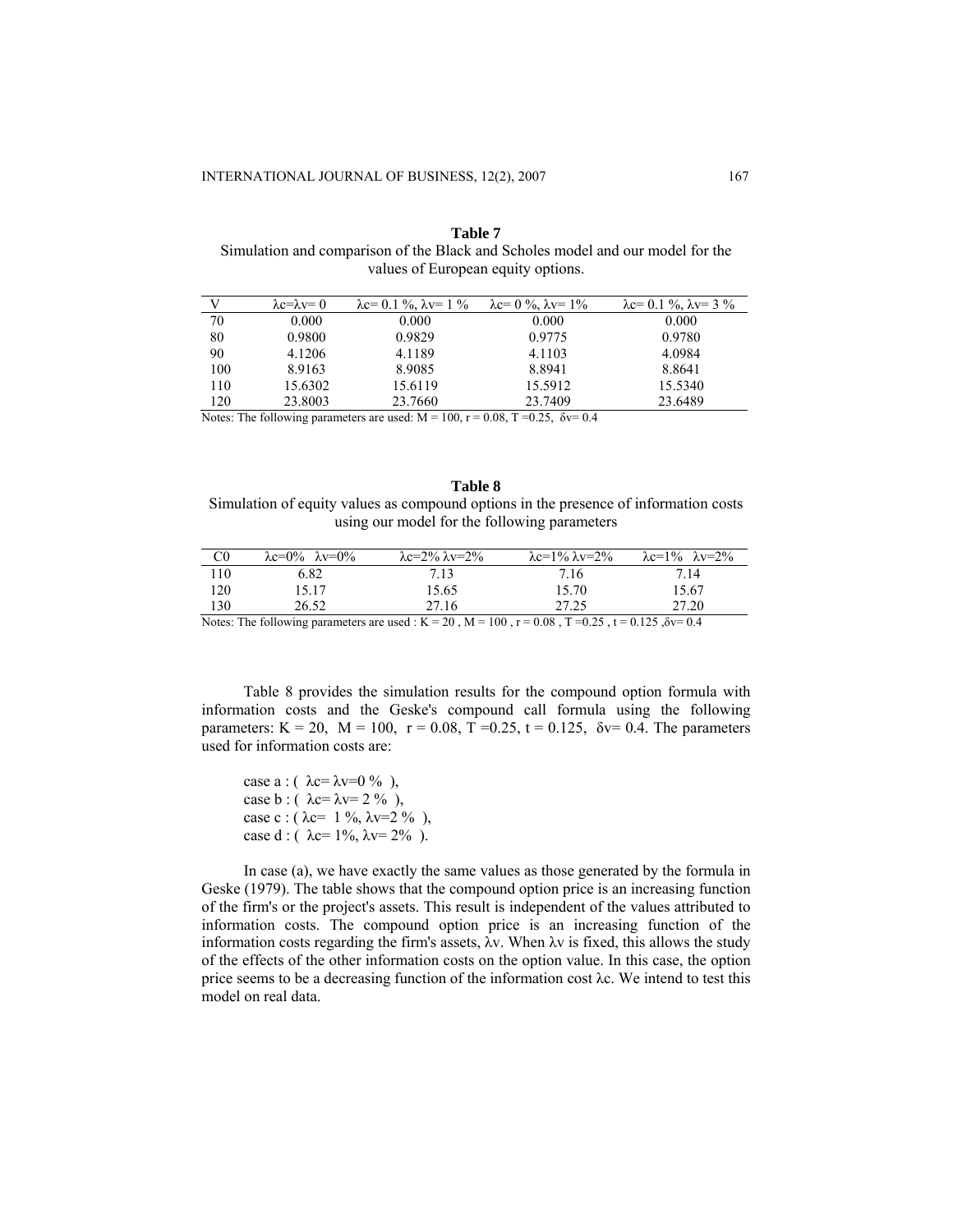## **VI. RESEARCH AND DEVELOPMENT AND THE OPTION ON MARKET INTRODUCTION IN THE PRESENCE OF INFORMATION COSTS**

Several companies face the difficulty of selecting an optimal portfolio of research projects. As it appears in the analysis of Lint and Pennings (1998), the standard DCF techniques for capital budgeting can distort the process of selecting a portfolio of research projects. When managers have the option to abandon a project, it is possible to think of the cost of R&D as an option on major follow-on investments. Newton and Pearson (1994) provide an option pricing framework for R&D investments. Lint and Pennings (1998) report the application of an option pricing model for setting the budget of R&D projects. Their model captures a discontinuous arrival of new information that affects the project's value. R&D options can be viewed as European when two conditions hold $^{14}$ .

In the Lint and Pennings's (1998) model, the variance of the underlying value  $\sigma^2$ is given by the product of a parameter representing the number of annual business shifts η and a parameter γ for the expected absolute change in the underlying value at every business shift:

$$
\sigma^{2} = \eta \gamma^2 \tag{19}
$$

Applying asymptotic theory, the option value can be approximated with the Black and Scholes (1973) formula where  $\sigma^2$  is replaced by  $\eta \gamma^2$ , or:

$$
C(S,T) = S(t) N(d + \sqrt{\eta(T-t)\gamma}) - I e^{-r(T-t)} N(d)
$$
  

$$
d = \left[ \ln\left(\frac{S(t)}{I}\right) + (r - \frac{1}{2}\eta\gamma^2)(T-t) \right] / \sigma \sqrt{\eta(T-t)} \gamma
$$
 (20)

where S(t), r, T-t stand respectively for the underlying value at present, the costs for market introduction, the risk free rate and the option's time to maturity.

Lint and Pennings (1998) use their model in Philips and show that the option value is largely determined by the opportunity to make a final decision on market introduction with more technological and market information. They show that the option value must compensate the R&D costs necessary to create the option. Their estimation of the option value of the potential benefits to market new products based on R&D goes beyond myopic use of DCF analysis.

In the conclusion of their paper, they suggest to classify a variety of past and current R&D projects into sets of similar risks and returns. This can allow the estimation of the value of future idiosyncratic R&D projects by option analysis as in Newton and Pearson (1994). This line of research imposes an information cost in the spirit of the costs in Merton's (1987) model of capital market equilibrium with incomplete information $15$ .

It is possible to use the methodology in Lint and Pennings (1998) and in Bellalah (1999) to account for the role of information costs. In this case, the option value is given by:

$$
C(S,T) = S(t)e^{-(\lambda c \cdot \lambda s)(T-t)}N(d+\sqrt{\eta(T-t)} \gamma) - I e^{-(r+\lambda c)(T-t)}N(d)
$$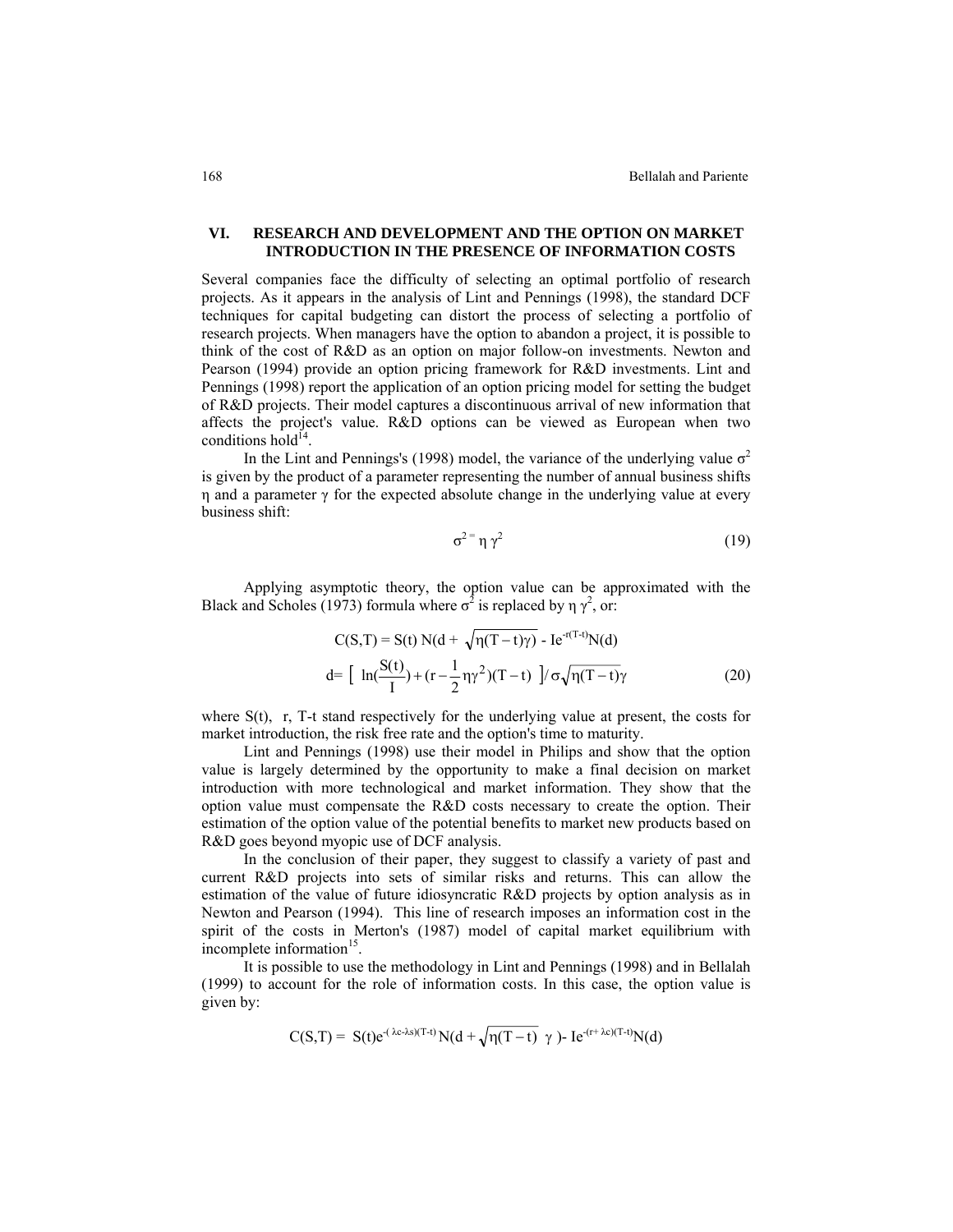$$
d = \left[\ln\left(\frac{S(t)}{I}\right) + \left(r + \lambda s - \frac{1}{2}\eta \gamma^2\right)(T-t)\right] / \sigma \sqrt{\eta(T-t)} \gamma \tag{21}
$$

where λs and λc denote respectively the information costs relative to S and C .

## **VII. THE VALUATION OF REAL OPTIONS AND R&D PROJECTS WITHIN INFORMATION COSTS IN A DISCRETE-TIME SETTING**

The majority of the papers concerned with the pricing of real assets in a discrete time setting derive from the models for financial options pioneered by Cox, Ross and Rubinstein (1979).

## **A. The valuation of a biotechnology firm using a discrete-time framework within information costs**

Following the analysis in Kellogg and Charnes (1999), the value of the firm can be found also using the binomial lattice with the addition of a growth option. The growth option is represented by a second binomial lattice for a research phase. The current value of the asset S (or  $S_{0,0}$  is computed using the discounted value of the expected commercialization cash flows to time zero as :

$$
S_{0,0} = S = \sum_{j=1}^{5} qj \sum_{t=1}^{T} \frac{(1+r_c)^t}{CCF_{jt}}
$$
(22)

where the discount rate is estimated using Merton's CAPMI. The number of stages can be arbitrarily any number.

It is possible to construct an n period binomial lattice of asset values. The value of the underlying asset S goes up by u or down by d. This multiplicative process is continued for n period until the n th lattice.

Kellogg and Charnes (1999) use the fact that  $u = e^{\sigma}$  and  $d = e^{-\sigma}$  and impose that h  $=$  Sul  $=$  Se<sup> $\sigma$ l</sup> where l corresponds to a given number of years. They used an example in which the periods are supposed to have a length of one year.

The next step is to add in the value of the growth option. The idea is that engaging in the development phase is equivalent to buying a call on the value of a subsequent product. Hence, there is the initial option and the growth option. The value of the growth option at the time of the launch of the first product is added to each of the Ek values of the first NME.

Once the binomial tree of asset values is completed, it is possible to compute the possible payoffs and roll back the values using the risk neutral probabilities. The different payoffs are computed as:

$$
P_k = \max [E_k(\theta_t) - DCF_t, 0]
$$
 (23)

where  $\theta_t$ : the probability of continuation to the next year in t and DCFt : the R&D payment in year t.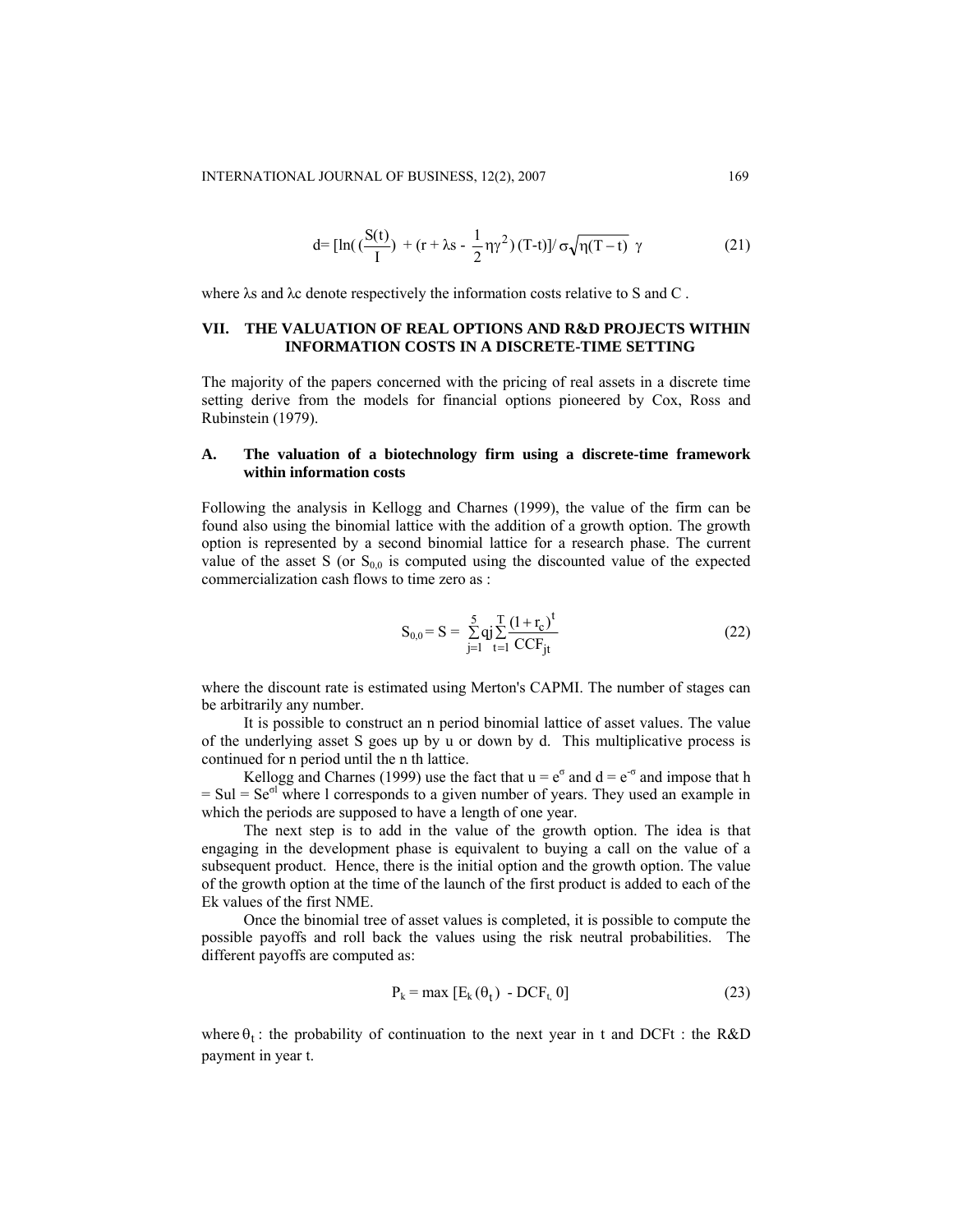The Pk values are rolled back by multiplying the adjacent values, such as  $P_1$  and  $P_2$  (denoted by Vt+1, k and Vt+1, k+1) by the risk neutral probabilities p and (1-p), the probability of continuation to the next year and a discount factor to obtain Vt,k.

The risk neutral probabilities are calculated as:  $p = \frac{d}{du} (u-d)$  $e^{(r+\lambda s)\Delta t}-d$ −  $\frac{+ \lambda s \Delta t - d}{s}$ . As the option

values are rolled back, they are adjusted for the probability of success at that phase of development and for the cost of development that year. The option values can be obtained at each node as:

$$
V_{t,k} = \max[ (p V_{t+1,k} + (1-p) V_{t+1,k+1}) \theta_t e^{-(r+\lambda v)\sqrt{\Delta t}} - DCFt, 0]
$$
 (24)

#### **B. The generalization of discrete time models for the pricing of projects and real assets within information uncertainty**

Trigeorgis (1991) proposed a Log-transformed binomial model for the pricing of several complex investment opportunities with embedded real options. The model can be extended to account for information costs. The value of the expected cash flows or the underlying asset V satisfies the following dynamics:

$$
\frac{dV}{V} = \alpha dt + \sigma dz
$$
 (25)

Consider the variable  $X = \log V$  and  $K = \sigma^2$  dt.

If we divide the project's life T into N discrete intervals of length, then K can be approximated from  $\sigma^2 \frac{T}{N}$ . Within each interval, X moves up by an amount  $\Delta X = H$ with probability  $\pi$  or down by the same amount  $\Delta X = -H$  with probability (1 -  $\Pi$ ). The mean of the process is  $E(dX) = \mu K$ ; and its variance is  $Var(dX) = K$  with

$$
\mu = \frac{(\mathbf{r} + \lambda \mathbf{s})}{\sigma^2} - \frac{1}{2}.
$$
 (26)

The mean and the variance of the discrete process are  $E(\Delta X)=2 \pi H$  - H and Var( $\Delta X$ )  $= H^2 - [E(\Delta X)]^2$ .

 The discrete time process is consistent with the continuous diffusion process when  $2 \pi H - H = K$  with  $\mu = \frac{(r + \lambda s)}{r^2}$ σ  $\frac{+\lambda s}{\sigma^2}$ - $\frac{1}{2}$  $\frac{1}{2}$  so  $\pi = \frac{1}{2}(1 + \frac{\mu K}{H})$  and  $H^2$  -  $\mu K^2 = K$  so that H  $=\sqrt{K + (\mu K)^2}$ .

The model can be implemented in four steps. In the first step, the cash flows CF are specified.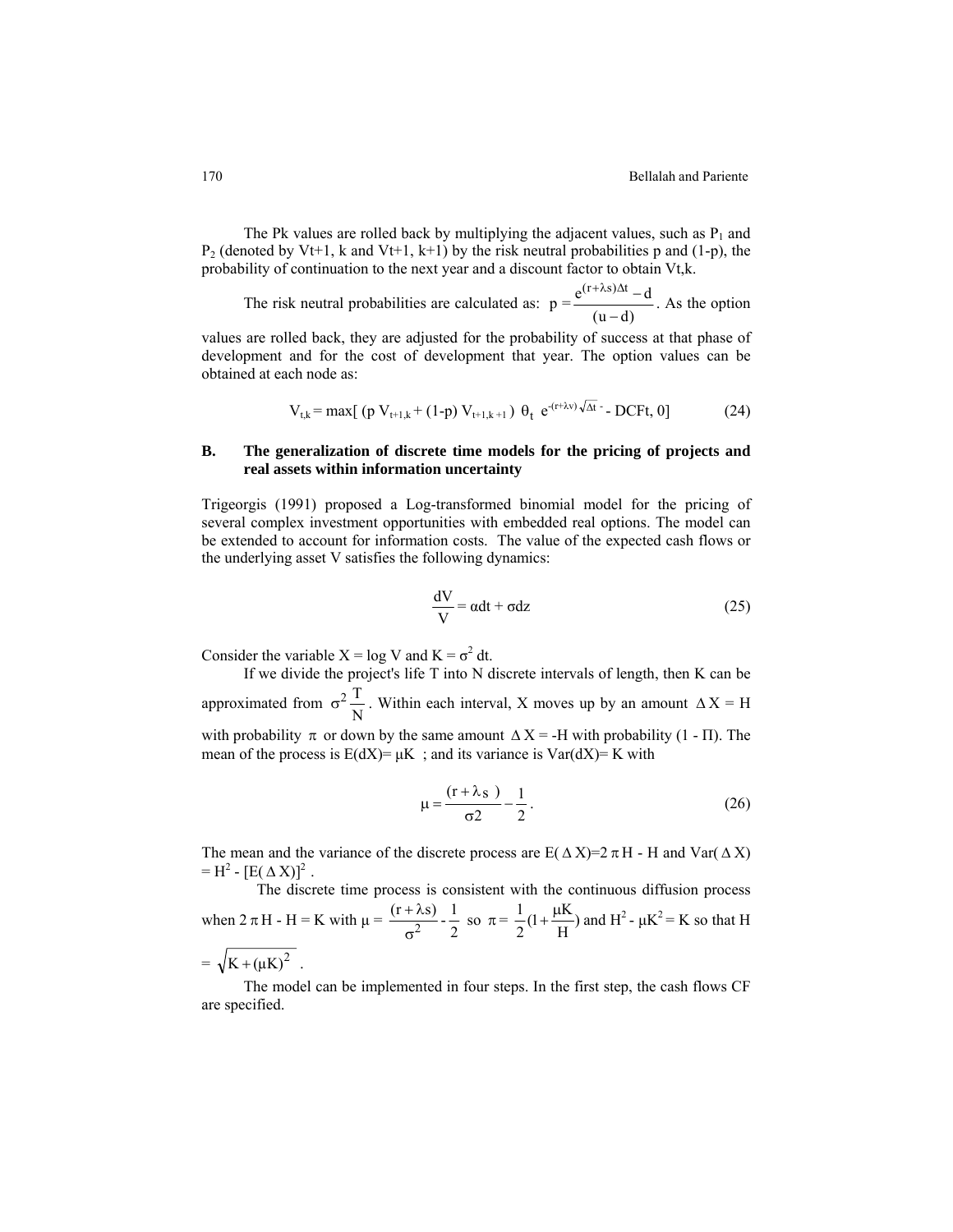In the second step, the model determines the following key variables: the timestep: the drift μ from 2 1  $(r + \lambda s)$  $\sigma^2$  –  $\frac{+ \lambda s}{l}$ , the state-step H from  $\sqrt{K + (\mu K)^2}$ , and the probability  $\pi$  from  $\frac{1}{2}(1 + \frac{\mu K}{H})$ .

Let  $\mathbf i$  be the integer of time steps (each of length K), i the integer index for the state variable X (for the net number of ups less downs). Let  $R(i)$  be the total investment opportunity value (the project plus its embedded options). In the third step, for each state i, the project's values are  $V(i) = e^{(X0 + iH)}$ . The total investment opportunity values are given by the terminal condition  $R(i) = max[V(i), 0]$ .

The fourth step follows an iterative procedure. Between two periods, the value of the opportunity in the earlier period  $j$  at state  $i$ ,  $R'(i)$  is given by:

$$
R'(i) = e^{-(r + \lambda c)(\frac{K}{\sigma^2})} [\pi R(i+1) + (1 - \pi)R(i-1)]
$$
 (27)

In this setting, the values of the different real options can be calculated by specifying their payoffs. The payoff of the option to switch or abandon for salvage value S is  $R' = max(R, S)$ .

The payoff of the option to expand by e by investing an amount I4 is  $R = R + max$ (e V - I4,0). The payoff of the option to contract the project scale by c saving an amount I3' is  $R' = R + max(13'-eV,0)$ . The payoff of the option to abandon by defaulting on investment I2 is  $R' = max(R - I2, 0)$ . The payoff of the option to defer (until next period) is R'= max(e e<sup>-(r+  $\lambda$ c)T E(R<sub>j+1</sub>), Rj).</sup>

When a real option is encountered in the backward procedure, then the total opportunity value is revised to reflect the asymmetry introduced by that flexibility or real option. This general procedure can be applied for the valuation of several projects and firms in the presence of information costs.

#### **VII. SUMMARY**

This paper provides the main results in the literature regarding the valuation of the firm and its assets using the real option theory when we account for the effects of information uncertainty.

We propose some simple models for the analysis of the investment decision under uncertainty, irreversibility and sunk costs.

First, we use Merton (1987) model of capital market equilibrium with incomplete information to determine the appropriate rate for the discounting of future risky cash flows under incomplete information. The context of incomplete information allows the extension of the standard theory of firm valuation.

Second, we present the main potential applications of option pricing theory to the valuation of simple and complex real options. Third, we develop some simple models for the pricing of European and American commodity options in the presence of information costs. We propose also simple analytic formulas for the pricing of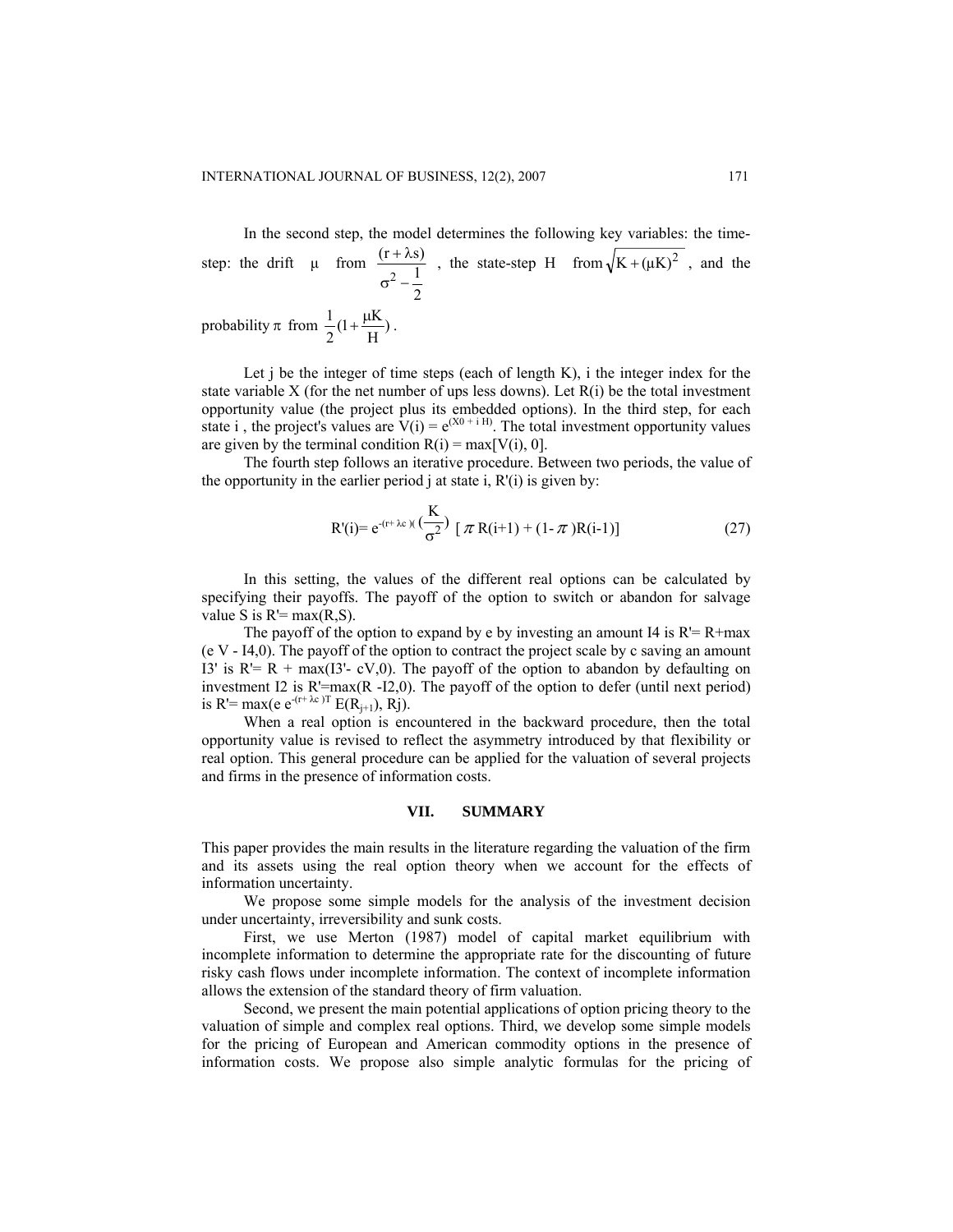compound options in the presence of information costs. These formulas are useful in the study of the main results in the literature regarding the investment timing and the pricing of real assets using standard and complex options in the presence of incomplete information. The analysis is extended to the valuation of research and development and the option on market introduction. It is also applied to the valuation of flexibility as a compound option in the same context. Fourth, a general context is proposed for the valuation of real options and the pricing of real assets in a discrete-time setting. Using the Trigeorgis (1991) general Log-transformed binomial model for the pricing of complex investment opportunities, we provide a context for the valuation of real options under incomplete information. Our approach can be extended to price most well-known real options in the presence of information costs. While the estimation of the magnitude of these costs is done in Bellalah and Jacquillat (1995) for financial options, it is possible to look for a convenient approach to estimate these costs for real options. We let this point for a future research.

#### **APPENDIX**

The valuation equations for a derivative security in the presence of information costs

1. The valuation equations derivation of a Differential equation for a derivative security on a spot asset in the presence ofa continuous dividend yield and information costs

Following the analysis in Bellalah (2001), we denote by C the price of a derivative security on a stock with a continuous dividend yield δ.

The dynamics of the underlying asset are given by  $dS = \mu S dt + \sigma S dz$ , where the drift term \mu and the volatility \sigma are constants and dz is a Wiener process.

Using Ito's lemma for the function  $C(S,t)$  gives

$$
dC = \left(\frac{\partial C}{\partial S} \mu S + \frac{1}{2} \frac{\partial^2 C}{\partial S^2} \sigma^2 S^2\right) dt + \frac{\partial C}{\partial S} \sigma S dz \tag{28}
$$

It is possible to construct a portfolio \Pi by holding a position in the derivative security and a certain number of units of the underlying asset

$$
\Pi = -C + \frac{\partial C}{\partial S} S \tag{29}
$$

Over a short time interval, the change in the portfolio value can be written as

$$
\Delta \Pi = \left( -\frac{\partial C}{\partial S} \mu S - \frac{1}{2} \frac{\partial^2 C}{\partial S^2} \sigma^2 S^2 \right) \Delta t \tag{30}
$$

Over the same time interval, dividends are given by  $\delta S \frac{\partial C}{\partial S}$ C  $\frac{\partial C}{\partial S}$  Δt We denote by δW the change in the wealth of the portfolio holder. In this case, we have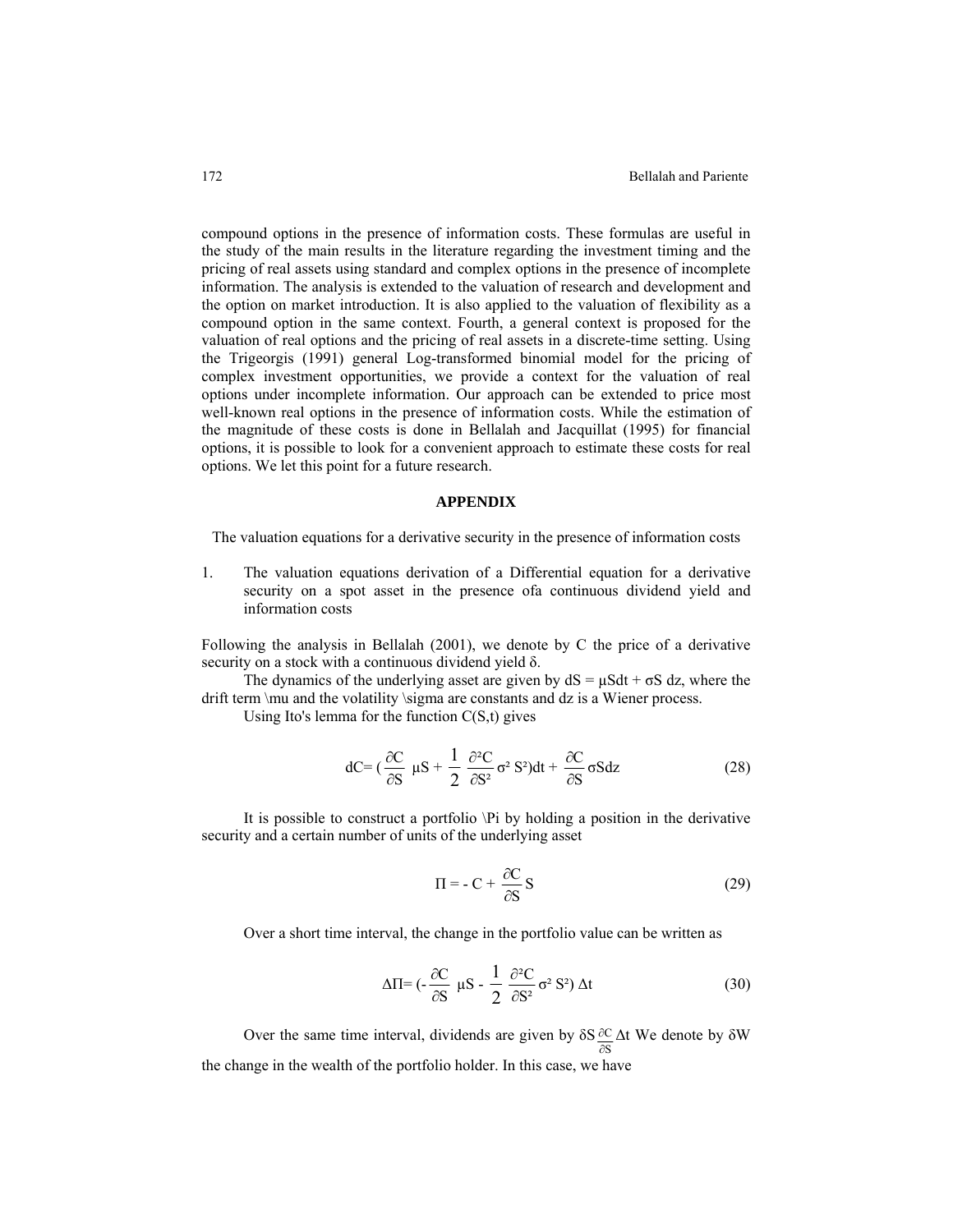$$
\Delta W = \left(-\frac{\partial C}{\partial t} - \frac{1}{2} \frac{\partial^2 C}{\partial S^2} \sigma^2 S^2 + \delta S \frac{\partial C}{dS} \right) \Delta t \tag{31}
$$

Since this change is independent of the Wiener process, the portfolio is instantaneously risk-less and must earn the risk-free rate plus information costs or

$$
(-\frac{\partial C}{\partial t} - \frac{1}{2} \frac{\partial^2 C}{\partial S^2} \sigma^2 S^2 + \delta S \frac{\partial C}{dS} )\Delta t = -(r + \lambda c)C\Delta t + (r + \lambda s)S \frac{\partial C}{dS} )\Delta t
$$
 (32)

Where  $\lambda_i$  refers to these costs. This gives

$$
\frac{\partial C}{\partial t} + (r + \lambda s - \delta) S \frac{\partial C}{\partial S} \Delta t + \frac{1}{2} \frac{\partial^2 C}{\partial S^2} \sigma^2 S^2 = (r + \lambda c) C
$$
 (33)

This equation must be satisfied by the derivative security in the presence of information costs and a continuous dividend yield.

2. The general differential equation for the pricing of derivative assets with information costs

We consider the general case for the valuation of any contingent claim with information cost. We denote by

- $\theta_i$ : value of ith state variable,
- $-$  m<sub>i</sub>: expected growth in ith state variable,
- $\gamma_i$ : market price of risk of ith state variable,
- $-S<sub>i</sub>$ : volatility of ith state variable,
- r : instantaneous risk-free rate,

 $-\lambda_i$ : shadow cost of incomplete information of ith state variable, where i takes the values from 1 to n .

As it is well known, the price of any contingent claim must satisfy the following partial differential equation where  $\rho_{i,j}$  stands for the correlation coefficient between the variables  $\theta_i$  and

$$
\sum_{i} \theta_{i} \frac{\partial C}{\partial \theta_{i}} (m_{i} - \gamma_{i} S_{i}) + \frac{1}{2} \sum_{i,k} \rho_{i,k}, s_{i} s_{k} \theta_{i} \theta_{k} \frac{\partial^{2} f}{\partial \theta_{i} \partial \theta_{k}} = rC
$$
 (34)

We can show as in Bellalah (2001) how to obtain a similar equation in the presence of incomplete information. In this context, the equation becomes

$$
\sum_{i} \theta_{i} \frac{\partial C}{\partial \theta_{i}} (m_{i} - \gamma_{i} S_{i}) + \frac{1}{2} \sum_{i,k} \rho_{i,k}, s_{i} s_{k} \theta_{i} \theta_{k} \frac{\partial^{2} f}{\partial \theta_{i} \partial \theta_{k}} = (r + \lambda) C
$$
 (35)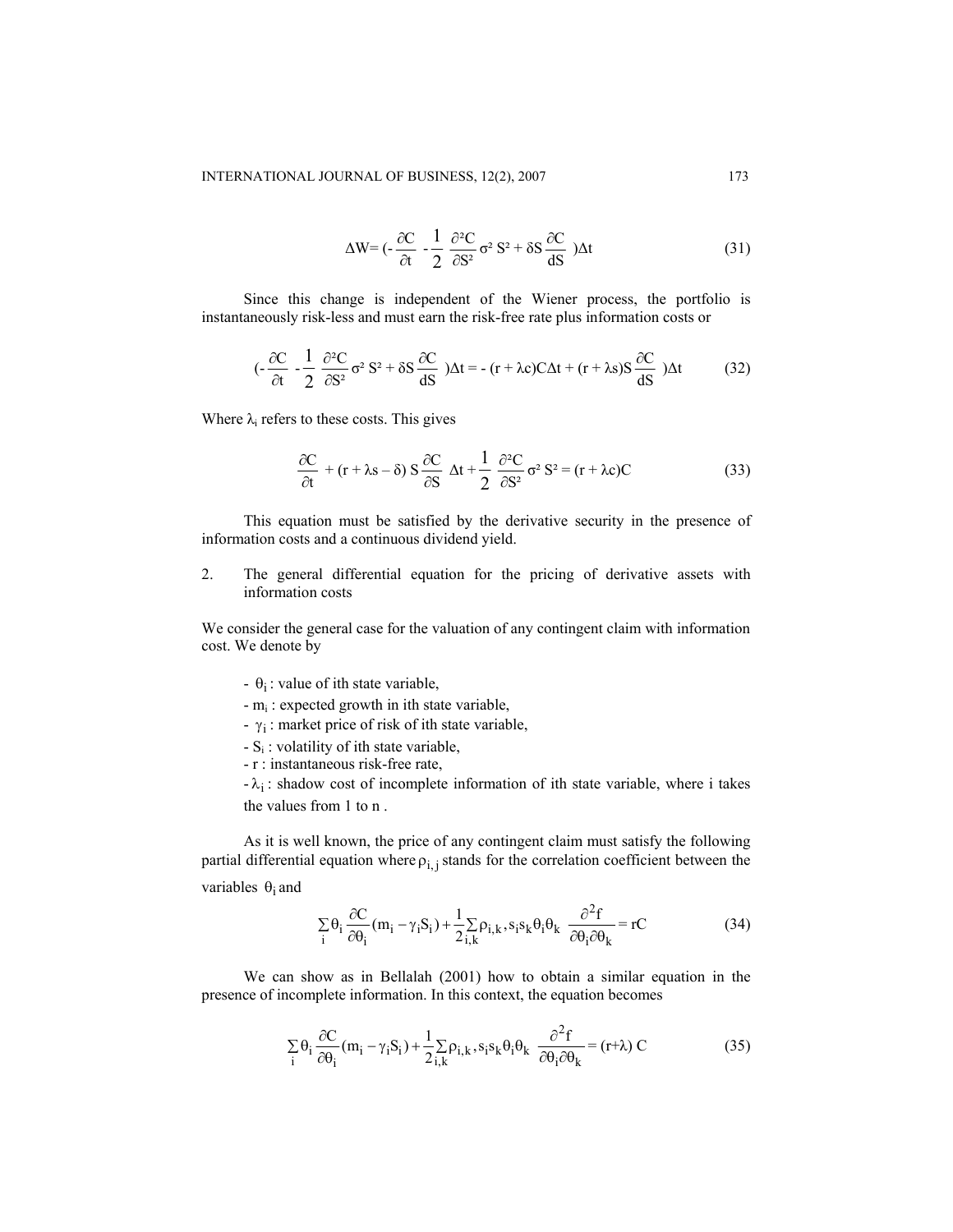In the presence of a single state variable,  $θ$ , equation (2) becomes

$$
\frac{\partial C}{\partial t} + \theta \frac{\partial C}{\partial \theta^2} (m - \gamma s) + \frac{1}{2} s^2 \theta^2 \frac{\partial^2 C}{\partial^2 \theta} = (r + \lambda) C
$$
 (36)

For a non-dividend paying security, the expected return and volatility must satisfy m - r -  $\lambda = \gamma s$  and m -  $\gamma s = r + \lambda$ .

In this case, equation (36) becomes the extended Black-Scholes equation in the presence of information costs.

For a dividend-paying security at a rate  $\delta$ , we have  $\delta$ + m - r - $\lambda$  = γs or m - γs = r  $+\lambda - \delta$ .

In this case, equation (36) becomes

$$
\frac{\partial C}{\partial t} + (r + \lambda_s - \delta)S \frac{\partial C}{\partial S} + \frac{1}{2}s^2 S^2 \frac{\partial^2 C}{\partial^2 S} = (r + \lambda)C \tag{37}
$$

This equation is a generalization of the Black and Scholes (1973) equation in the presence of information costs.

## **3. The valuation of simple European and American Commodity options with information costs**

Following Black (1976), we assume that all the parameters of the Merton's (1987) CAPMI are constant through time.

Under these assumptions, the value of the commodity option,  $C(S,t)$ , can be written as a function of the underlying price and time.

As suggested by the referee, we can use some limiting arguments as in Bellalah and Prigent (2001) to show that the application of Merton's (1987) model is possible in a continuous-time setting.We can show as in Bellalah (1999) the following equation for the pricing of commodity options :

$$
\frac{1}{2}\sigma^2 S^2 C_{ss} + (b + \lambda_S) SC_S - (r + \lambda_c)C + C_t = 0
$$
\n(38)

When the information costs  $\lambda S$  and  $\lambda c$  are set equal to zero, this equation collapses to that in Barone-Adesi and Whaley (1987). The term b indicates the cost of carrying the commodity. The value of a European commodity call is:

$$
C(S,T) = Se^{((b-r-(\lambda c - \lambda s))T)} N(d_1) - Ke^{-(r+\lambda c)T} N(d_2)
$$
\n(39)

with:

$$
d_1 = \left[ ln \left( \left( \frac{S}{K} \right) + \left( b + \frac{1}{2} \sigma^2 + \lambda s \right) T \right) / \sigma \sqrt{T} \right]
$$
  

$$
d_2 = d_1 - \sigma \sqrt{T}
$$

where N(.) is the cumulative normal density function.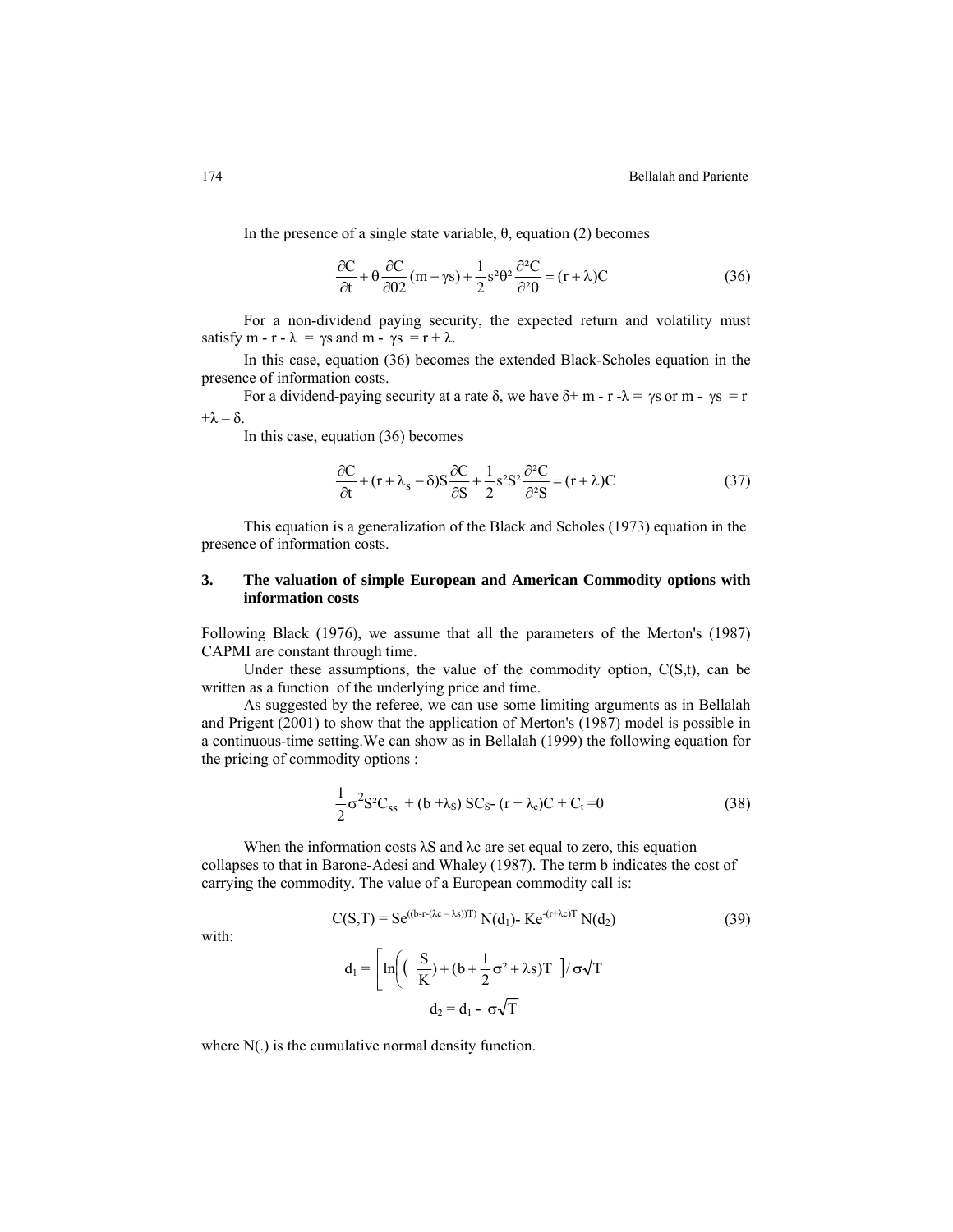When  $\lambda_s$  and  $\lambda_c$  are equal to zero and  $b = r$ , this formula is the same as that in Black and Scholes. A direct application of the approach in Barone-Adesi and Whaley (1987), allows writing down immediately the formulas for American commodity options with information costs.

#### **ENDNOTES**

- 1. This paper benefits from the comments of professors Gordon Sick, Lenos rigeorgis and the participants in the real option conference in Cyprus, July 2002. I would like to thank Professors Richard Roll, Giovanni Barone-Adesi and Robert Webb and an anonymous referee for their helpful comments.
- 2. For a survey of important results in the literature, the reader can refer to Brealey and Myers (1985), Copeland and Weston (1988), Smith and Nau (1994) and Bellalah (1998) among others.
- 3. For a survey of the important results in the standard literature regarding option pricing, the reader can refer to Black and Scholes (1973), Merton (1973, 1992), Cox, Ross and Rubinstein (1979), Cox and Rubinstein (1985), Hull (2000), Briys-Bellalah et al. (1998) among others.
- 4. For a survey of the literature on real options, the reader can refer to Trigeorgis (1990, 1993 a, b, c, 1995, 1996), Pindyck (1991), Padock, Siegel and Smith (1988), Myers (1984), McDonald and Siegel (1984, 1986), Myers and Majd (1990) among others.
- 5. For a review of the main results in this literature, the reader can refer to Luehrman (1997, 1998), etc.}
- 6. The main element in the determination of profitability in certain cyclical activities is the ability of timing a business cycle to build for example a new factory. The manager does not have to commit himself outright to a new factory. He has the option of staging the investment over a given period by paying a certain amount up front for design, another amount in a period for pre-construction work and an other outlay to complete construction at the end of the year. This gives him the flexibility to walk away if profit projections fall below a given level or to abandon at the end of the initial construction phase and save a given additional outlay. The factory is designed to convert an input into an output and its profitability would be a function of the spread between these prices. The manager can invest in new factories only when the input output spread is higher than its long-term average. The NPV assumes that the factory is built and operated, ignoring the flexibility offered to managers
- 7. In general, learning options appear when a company has the possibility to speed up the arrival of information by making an investment. Real option theory can be used to determine the optimal time to exercise the option. When the company does not know the quantity of ore in its mine, it has a learning option: to pay money to find out. Here also, the main models for the pricing of exotic options can be applied.
- 8. Consider a company deciding on how much production capacity to install in an undeveloped natural gas field. The company can create a decision tree for a real option valuation model (ROV) to weigh up the various decisions in view of the uncertainty regarding the price and quantity. Using the information regarding the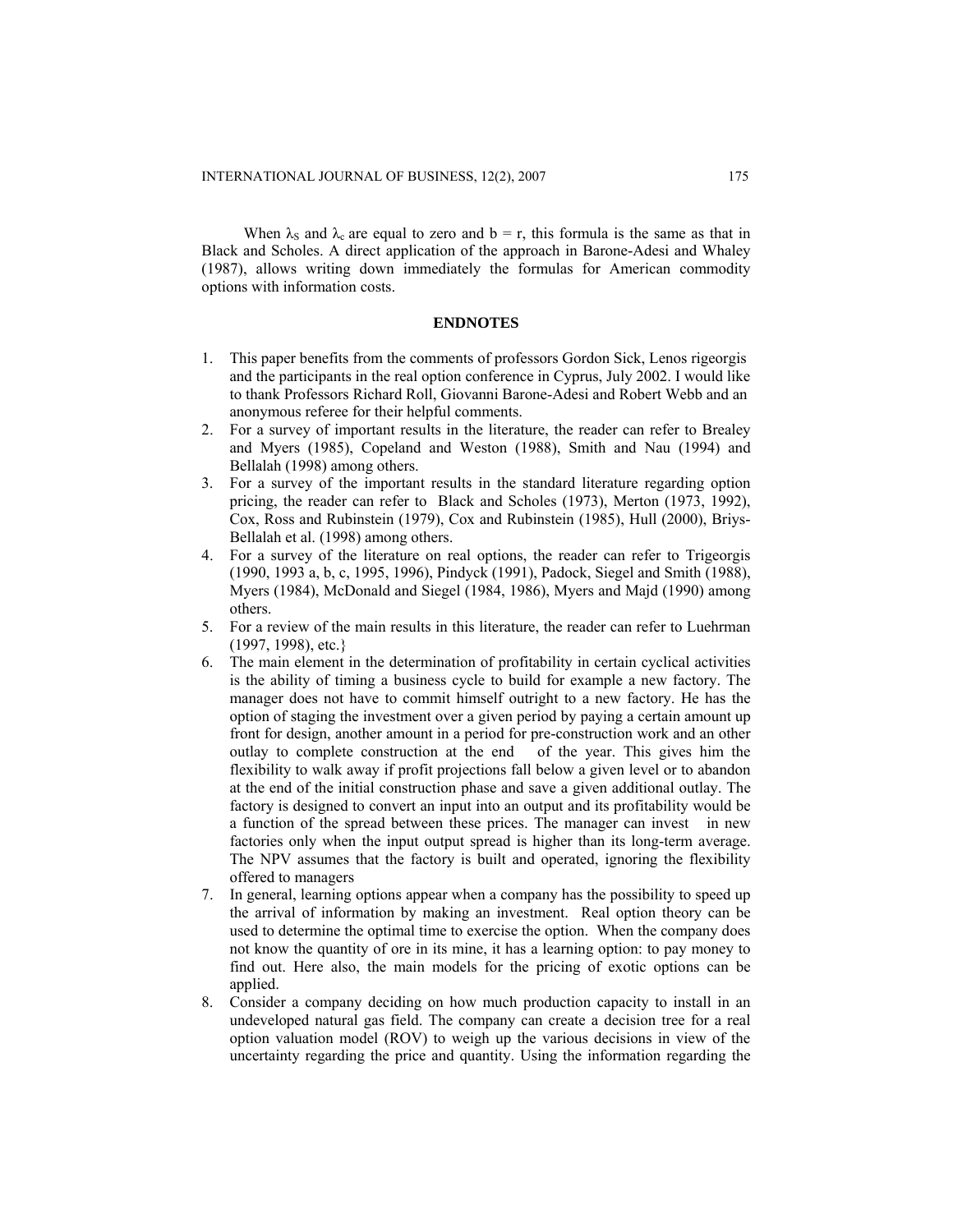volatility of gas prices and quantity, the ROV model can estimate the total value of the different courses open to the company. The reader can refer to the work of Brennan (1991), Brennan and Schwartz (1985), Pickles and Smith (1993), etc.

- 9. Consider a pharmaceutical company ranking different R&D projects in order of priority. The real option approach handles both uncertainties. R&D projects can be classified as compound rainbow options, each contingent on the preceding options and on multiple sources of uncertainty (rainbow options and multi factor options). In this context, the models for the pricing of exotic options can be applied. For the general approach regarding the pricing of these options, the reader can refer to Bellalah (2002).
- 10. These models undermine the theoretical foundation of standard neoclassical investment models and invalidate the net present value criteria in investment choice under uncertainty. For a survey of this literature, the reader can refer to Pindyck (1991) and the references in that paper.
- 11. Unlike standard options, this call is perpetual and has no expiration date. This result is used in McDonald and Siegel (1986) and Pindyck (1991). In this context, the investment opportunity is equivalent to a perpetual call. The decision regarding the timing of the investment is equivalent to the choice of the exercise time of this option
- 12. Pindyck's (1991) presents a survey of some applications of this theory to a variety of investment problems.
- 13. For an extension of their model to account for the effects of incomplete information, see Bellalah (2001, 2002)}.
- 14. Lint and Pennings (1998) assume that the costs associated with the irreversible investment, required for market introduction, and the time for completing R&D are given with reasonable accuracy. By ignoring dividends, they propose a simple model which is an extension for R&D option pricing in practice. The approach in Lint and Pennings (1998) is based on a discontinuous arrival of information affecting the project.
- 15. These costs are discussed in Bellalah and Jacquillat (1995) and Bellalah (1999) for the pricing of financial options

#### **REFERENCES**

- Barone-Adesi G. and R.E. Whaley, 1987, "Efficient Analytic Approximation of American Option Values," *Journal of Finance*, Vol. XLII, No 2, 81, 303-320
- Berger. P.G., E. Ofek, and I. Swary, 1996, "Investor valuation of the Abandonment Option," *Journal of Financial Economics* 42, 257-287.
- Bellalah, M. and B. Jacquillat, 1995, "Option Valuation with Information Costs: Theory and Tests," *Financial Review*, 617-635.
- Bellalah M., 1998, « Finance Moderne d'entreprise », *Economica*, Paris.
- Bellalah, M., 1999, "The Valuation of Futures and Commodity Options with Information Costs," *Journal of Futures Markets* 19, 645-664
- Bellalah, M. 2000, « Stratégies d'investissements technologiques, options réelles et information. In Gestion des risques dans un cadre International, » *Economica*.
- Bellalah, M. 2001, "On Irreversibility, Sunk Costs and Investment under Incomplete Information," *R&D Management Journal*, Vol. 31.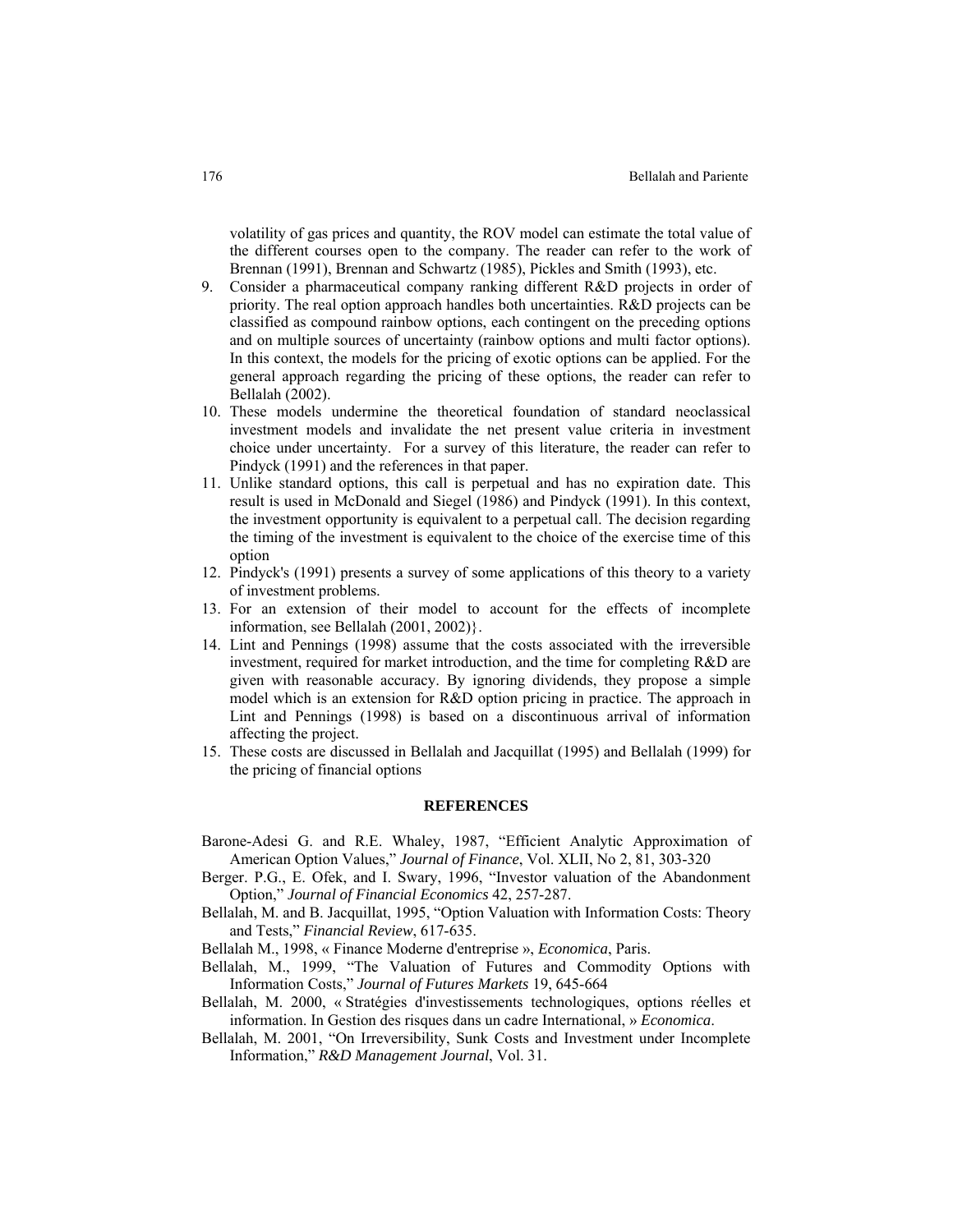- Bellalah, M. 2001, "A Re-examination of Corporate Risks under Incomplete Information," *International Journal of Finance and Economics* 6, 59-67.
- Bellalah M., 2001, "Market Imperfections, Information Costs and the Valuation of Derivatives: Some General Results," *International Journal of Finance*, Vol. 13, 1895-1928
- Bellalah, M. 2002, "Valuing Lease Contracts under Incomplete Information: A Real-Options Approach," *The Engineering Economist*, Vol. 47, 193-211,
- Bellalah, M. 2002, "On investment in Technological Innovations under Incomplete Information," *Real R&D Options*, edited by Dean Paxson, Chapter 10.
- Bellalah, M. and J.L Prigent, 2001, "Pricing Standard and Exotic Options in the Presence of a Finite Mixture of Gaussian Distributions," *International Journal of Finance*, Vol 13, N 3, 1974-2000,
- Bellalah, M. and El Farissi, 2002, "Corporate Debt Value and Optimal Capital Structure with Shadow Costs of Incomplete Information," *Quarterly Journal of Finance-India*, December, 1325-1357
- Black, F. and M. Scholes, 1973, "The Pricing Of Options and Corporate Liabilities," *Journal of Political Economy*, 81, 637-659.
- Black, F., 1976, "The Pricing of Commodity Contracts," *Journal of Financial Economics* 79, Vol 3, 167-179.
- Brealey, R.A. and S.C. Myers, 1985. *Principles of Corporate Finance*, third edition. McGraw-Hill.
- Brennan, M.J. and E. Schwartz, 1985, "Evaluating Natural Resource Investments," *Journal of Business*.
- Carr, P., 1988, "The Valuation of Sequential Exchange Opportunities," *Journal of Finance*, Vol. XLIII, No. 2 December.
- Copeland, T. and F. Weston, 1988, *Financial Theory and Corporate Policy*, Addison Wesley, NY.
- Cox, J. C. and M, Rubinstein, 1985, *Options Markets*, Prentice-Hall
- Cox, J.C. and S.A. Ross and M. Rubinstein, 1979, "Option pricing: A simplified Approach," *Journal of Financial Economics* 7, No. 3, 229-263
- Dixit, A.K, 1992, "Investment and Hysteresis," *Journal of Economic Perspectives*, vol.6, no 1, Winter, 107-132
- Dixit, A. K, 1995, "Irreversible Investment with Uncertainty and Scale Economies," *Journal of Economic Dynamics and Control*, No. 19, 327-350
- Dixit, A. and R.S. Pindyck, 1994, *Investment under Uncertainty*. Princeton University Press
- Dixit, A. K. and R. S. Pindyck, 1995, "The Options Approach to Capital Investment," *Harvard Business Review*, May-June, 105-115
- Fisher I., 1907, *The Rate of Interest: Its Nature, Determination and Relation to Economic Phenomena*, New York: Macmillan Co.
- Geske R., 1979, "The Valuation of Compound Options," *Journal of Financial Economics* 7, 375-380.
- Grenadier, S.R. and A.M. Weiss, 1997, "Investment in Technological Innovations: An Option Pricing Approach," *Journal of Financial Economics* 44, 397-416.
- Kellogg, D. and J.C. Charnes, 1999, "Using Real-Options Valuation Methods for a Biotechnology Firm," Working Paper, University of Kansas, School of Business,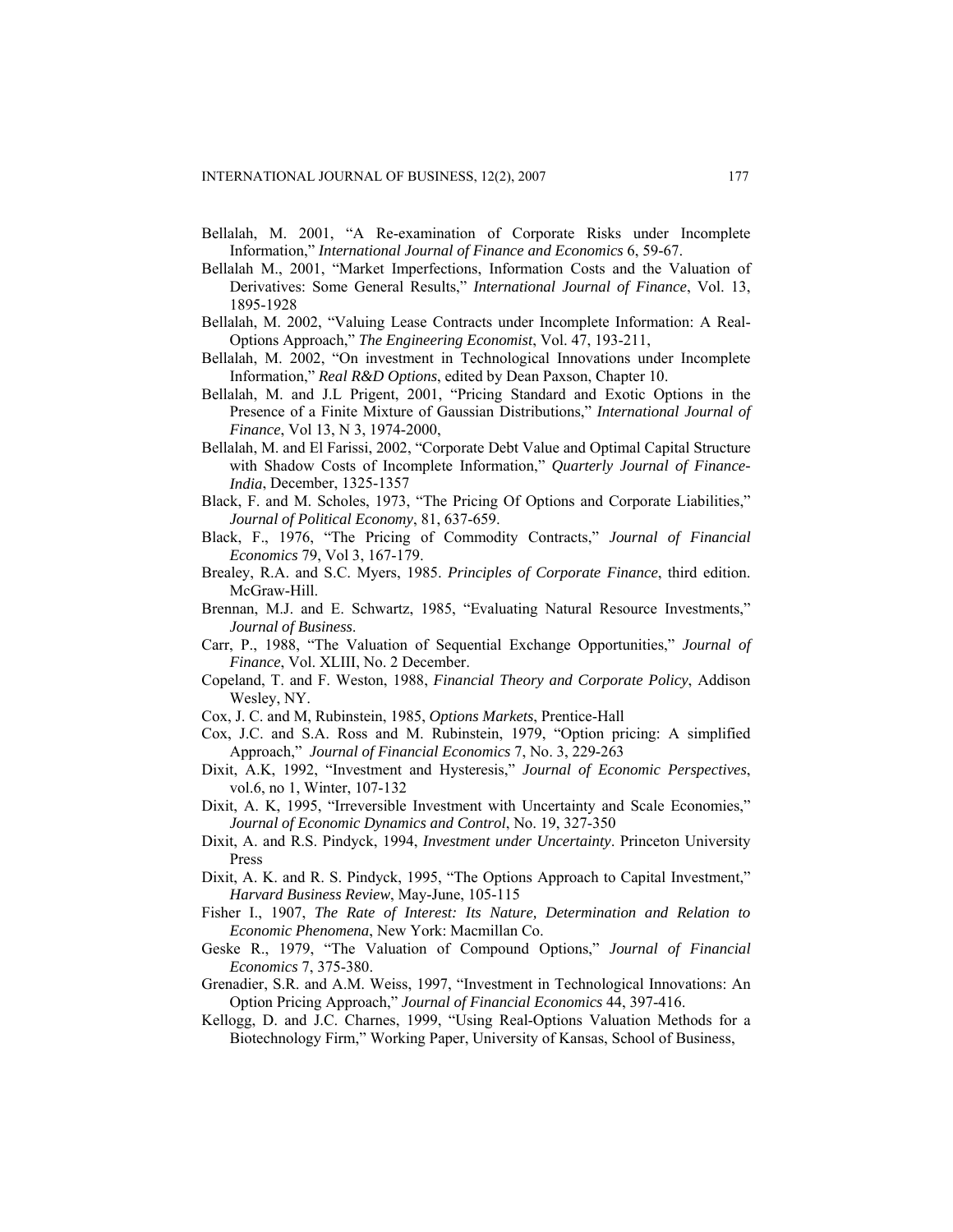- Kester, W.C., 1984, "Today's Options for Tomorrow's Growth," *Harvard Business Review*, March-April, 153-160
- Kogut, B., 1991, "Joint Ventures and the Option to Expand and Acquire," *Management Science*, Vol. 37, No. 1, January.
- Leland, H., 1994, "Coporate Debt Value, Bond Covenants and Optimal Capital Structure," *Journal of Finance*, Vol 4, September.
- Lint, O. and E. Pennings, 1998, "R&D as an Option on Market Introduction," *R&D Management* 28, 4, pp 297-287.
- Luehrman, T., 1997, "A General Guide to Valuation," *Harvard Business Review*, May-June, 132-142
- Luehrman, T., 1998, "Investment Opportunities as Real Options: Getting Started on the Numbers," *Harvard Business Review*, July-August.
- Majd, S. and R. Pindyck, 1987, "Time to Build, Option Value, and Investment Decisions," *Journal of Financial Economics*, pp 7-27.
- McDonald, R. and D. Siegel, 1984, "Option Pricing When the Underlying Assets Earns A Below-equilibrium Rate of Return: A Note," *Journal of Finance*.
- McDonald, R. and D. Siegel, 1986, "The Value of Waiting to Invest," *Quarterly Journal of Economics*, 101, 707-728.
- Merton, R.C., 1973, "Theory of Rational Option Pricing," *Bell Journal of Economics and Management Science* 4, pp. 141-183
- Merton, R.C., 1992, *Continuous Time Finance*, Blackwell publishers
- Merton, R.C., 1987, "A Simple Model of Capital Market Equilibrium with Incomplete Information," *Journal of Finance* 42, 483-510.
- Modigliani, F. and M. Miller, 1958, "The Cost of Capital, Corporation Finance and the Theory of Investment," *American Economic Review*, June, 261-279.
- Modigliani, F. and M. Miller, 1963, "Corporate Income Taxes and the Cost of Capital," *American Economic Review*, June, 433-443,
- Myers, S.C., 1984, "Finance Theory and Financial Strategy," *Interfaces*, 14:1, Jan-Feb., 126-137.
- Myers, S. and S. Majd, 1990, "Abandonment Value and Project Life," *Advances in Futures and Options Research*, 4, 1-12.
- Newton, D. 1996, "Opting for the Right Value for R&D," *The Financial Times*, June 28.
- Paddock, J., D. Siegel and J. Smith, 1988, "Option Valuation of Claims on Real Assets: The Case of Offshore Petroleum Leases," *Quarterly Journal of Economics*.
- Pindyck, R. S., 1991, "Irreversibility, Uncertainty, and Investment," *Journal of Economic Literature*, Sept., pp. 1100-1148
- Pindyck, R.S., 1988, "Irreversible Investment, Capacity Choice, and the Value of the Firm," *American Economic Review* 78, 1988, pp.969-985.
- Sharpe, W.F., 1964, "Capital Asset Prices: A Theory of Market Equilibrium under Conditions of Risk," *Journal of Finance*, 425-442.
- Siegel, D., J. Smith, and J. Paddock, 1987, "Valuing Offshore Oil Properties with Option Pricing Models," *Midland Corporate Finance Journal*, pp 22-30.
- Smith, J. E. and R. F. Nau, 1994, "Valuing Risky Projects: Option Pricing Theory and Decision Analysis," *Management Science*, Vol. 41, No. 5, May
- Trigeorgis, L., 1990, "A Real Option Application in Natural-Resource Investments," *Advances in Futures and Options Research*, Vol. 4, 153-156